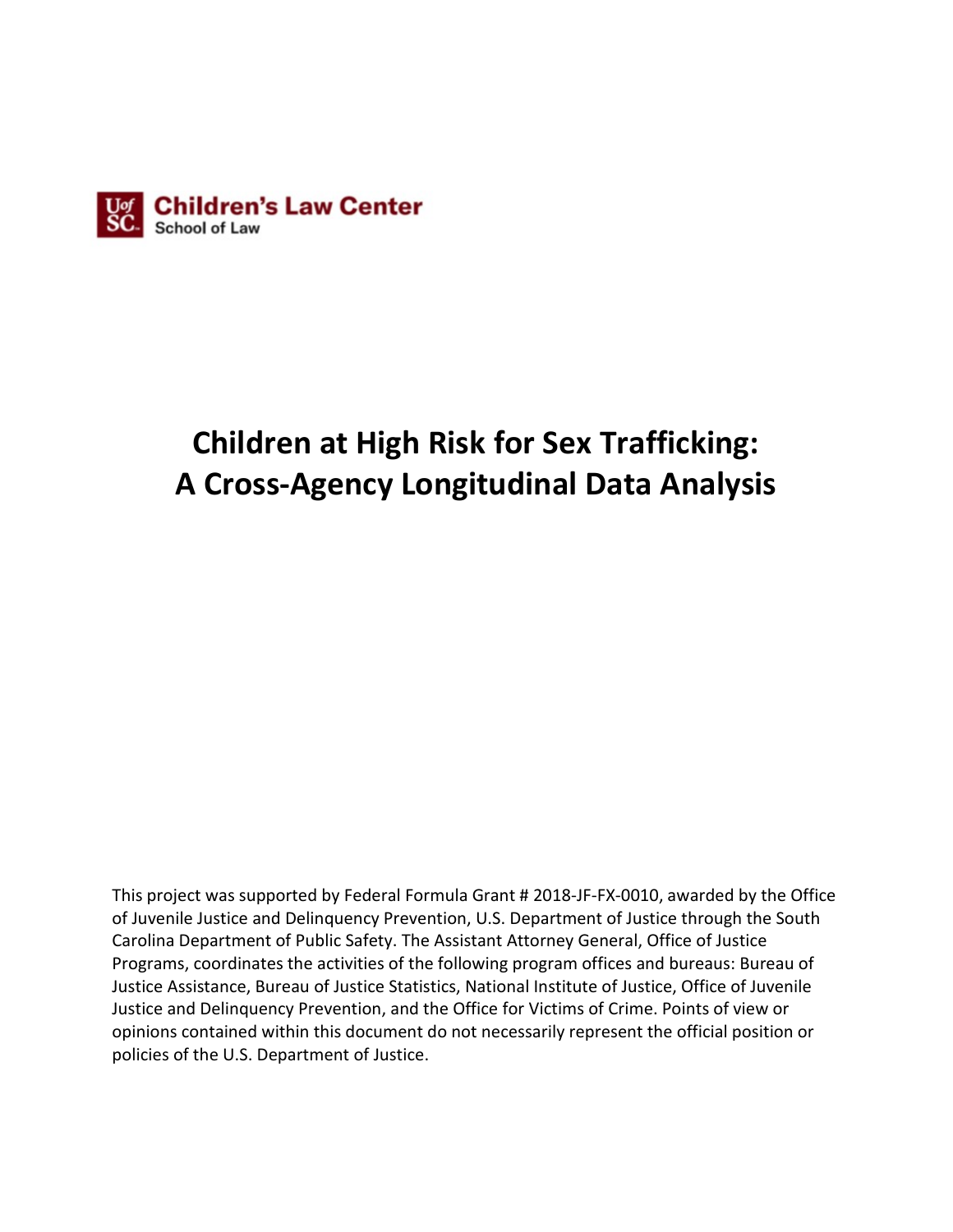## **Table of Contents**

| Cohort Records with the SC Department of Alcohol and Other Drug Abuse Services 12  |  |
|------------------------------------------------------------------------------------|--|
|                                                                                    |  |
|                                                                                    |  |
| Cohort Birth Records with the SC Department of Health and Environmental Control 19 |  |
| Cohort Death Records with the SC Department of Health and Environmental Control 21 |  |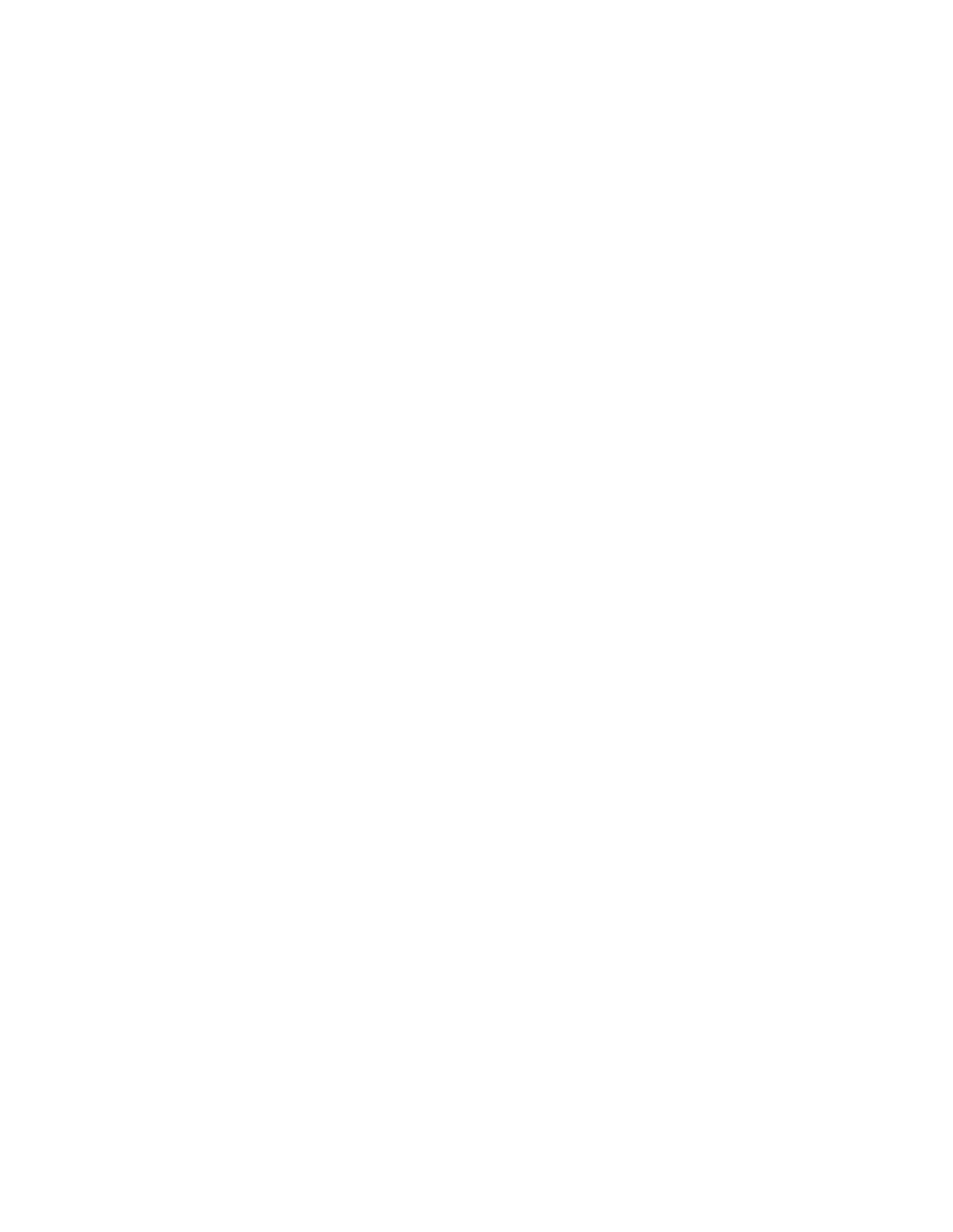### **Project Introduction**

<span id="page-3-0"></span>To help reduce racial and ethnic disparities of child victims and children at high risk for sex trafficking in the South Carolina juvenile justice system, the Children's Law Center at the University of South Carolina School of Law is leading a project to provide law enforcement officers with knowledge and tools in identifying and responding to child victims and children at high risk for sex trafficking. This project is funded by the Federal Formula Grant awarded by the Office of Juvenile Justice and Delinquency Prevention, U.S. Department of Justice through the South Carolina Department of Public Safety, Office of Highway Safety and Justice Programs. Project activities include collecting and analyzing local data, developing screening tools, convening a law enforcement advisory workgroup to recommend practices, developing a training curriculum, and conducting training for law enforcement officers to better identify and respond to child victims and children at high risk for sex trafficking.

As a part of the project, the Children's Law Center submitted data applications to the South Carolina Revenue and Fiscal Affairs Office (RFA) to create a cross-agency longitudinal cohort on children at high risk for sex trafficking. RFA is a neutral service entity in South Carolina state government that houses data that links persons across multiple service providers. The children at high risk for sex trafficking were defined in data applications as children who were born in the years of 1996, 1997, and 1998 with any charge of truancy, running away, incorrigibility, or prostitution with the South Carolina Department of Juvenile Justice (DJJ) and an indicated finding of abuse or neglect with the South Carolina Department of Social Services (DSS). RFA then linked the data from DJJ and DSS to records from the South Carolina Department of Alcohol and Other Drug Abuse Services (DAODAS), State Law Enforcement Division (SLED), Department of Corrections (DOC), and Department of Health and Environmental Control (DHEC).

With approvals from all the agencies requested in the data applications, RFA delivered the approved linked de-identified data to the Children's Law Center in October 2019 and provided updates on available data in July 2020. This data report presents results of a descriptive analysis of the linked data ranging from 1996 through 2019. **It should be noted that findings of the report are based on the records of RFA. Each agency's authorization to release their data does not imply their endorsement of this study or its findings by either RFA or the data owners.**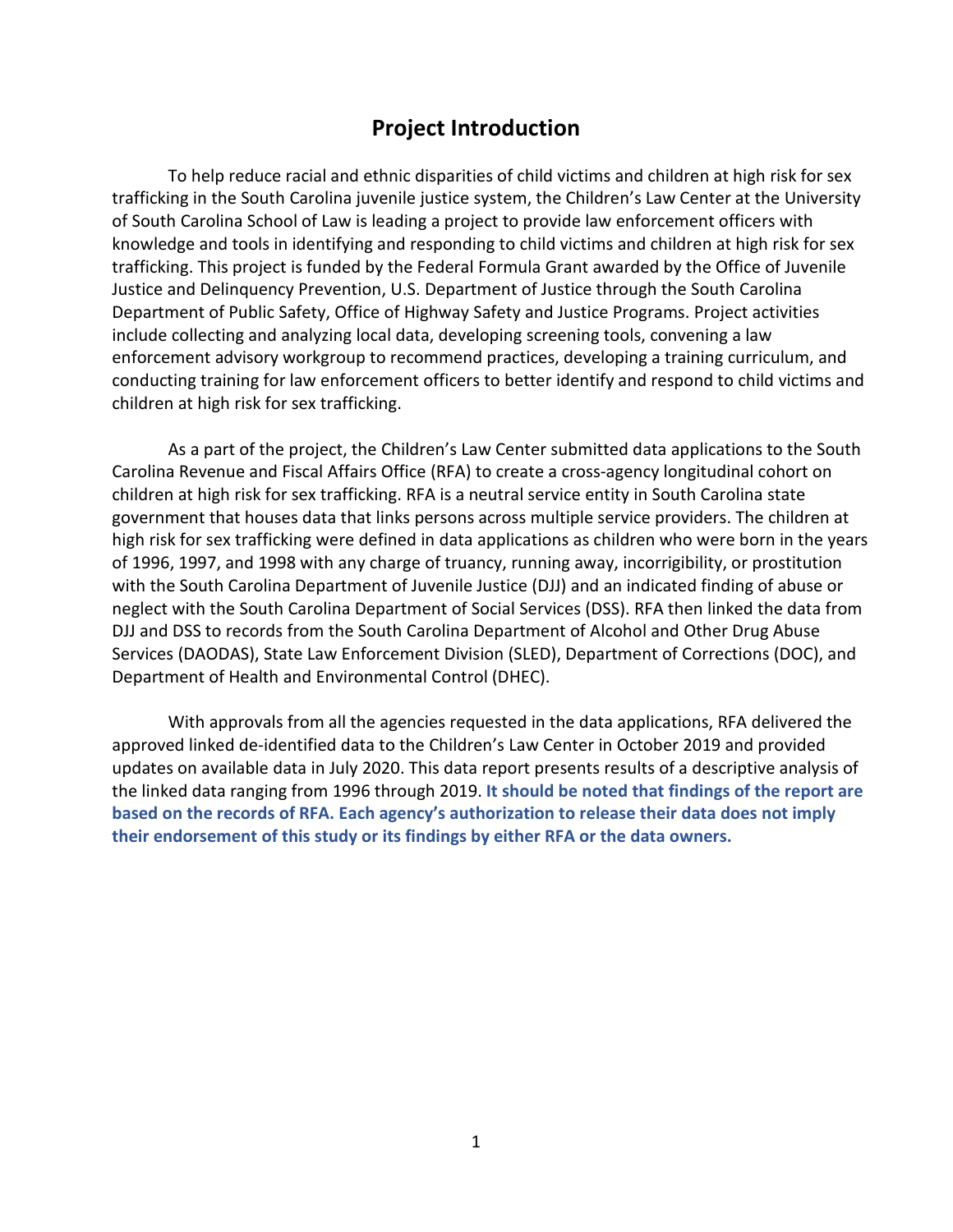### **Overview of Findings**

(Available Data from 1996 through 2019)

<span id="page-4-0"></span>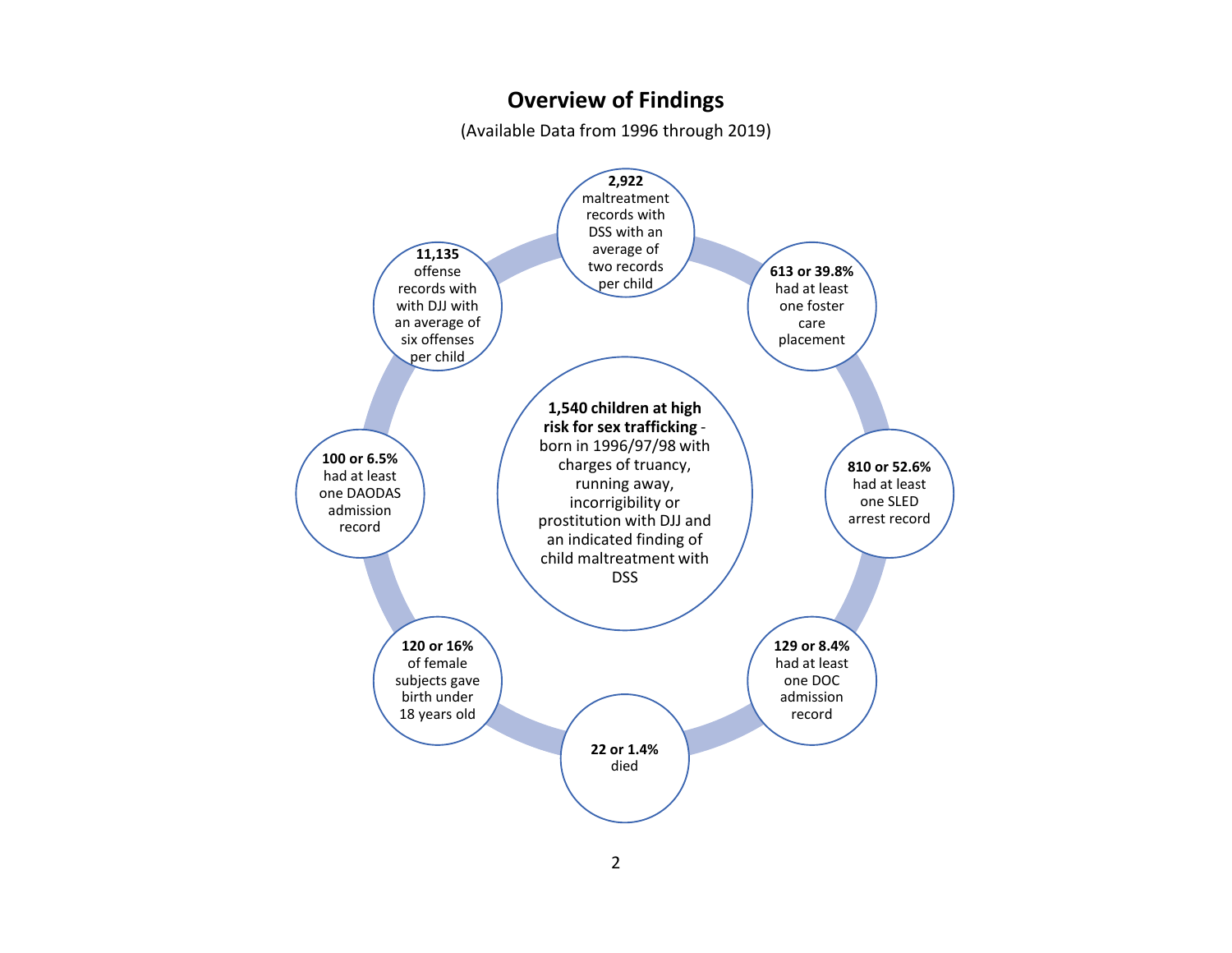### **Children at High Risk for Sex Trafficking Cohort**

(Available Data from 1996 through 2019)

<span id="page-5-0"></span>**1,540** children were identified as children at high risk for sex trafficking who were born in the years of 1996, 1997 and 1998 with any charge of truancy, running away, incorrigibility, or prostitution with the South Carolina Department of Juvenile Justice and an indicated finding of abuse or neglect with the South Carolina Department of Social Services.

#### **COHORT CHILDEN BY GENDER AND RACE (N=1,540)**



#### **COHORT CHILDREN BY RACIAL AND ETHNIC DISPARITIES (N=1,540)**



 *Note.* S.C. total child births (1996, 1997, 1998) = 157,208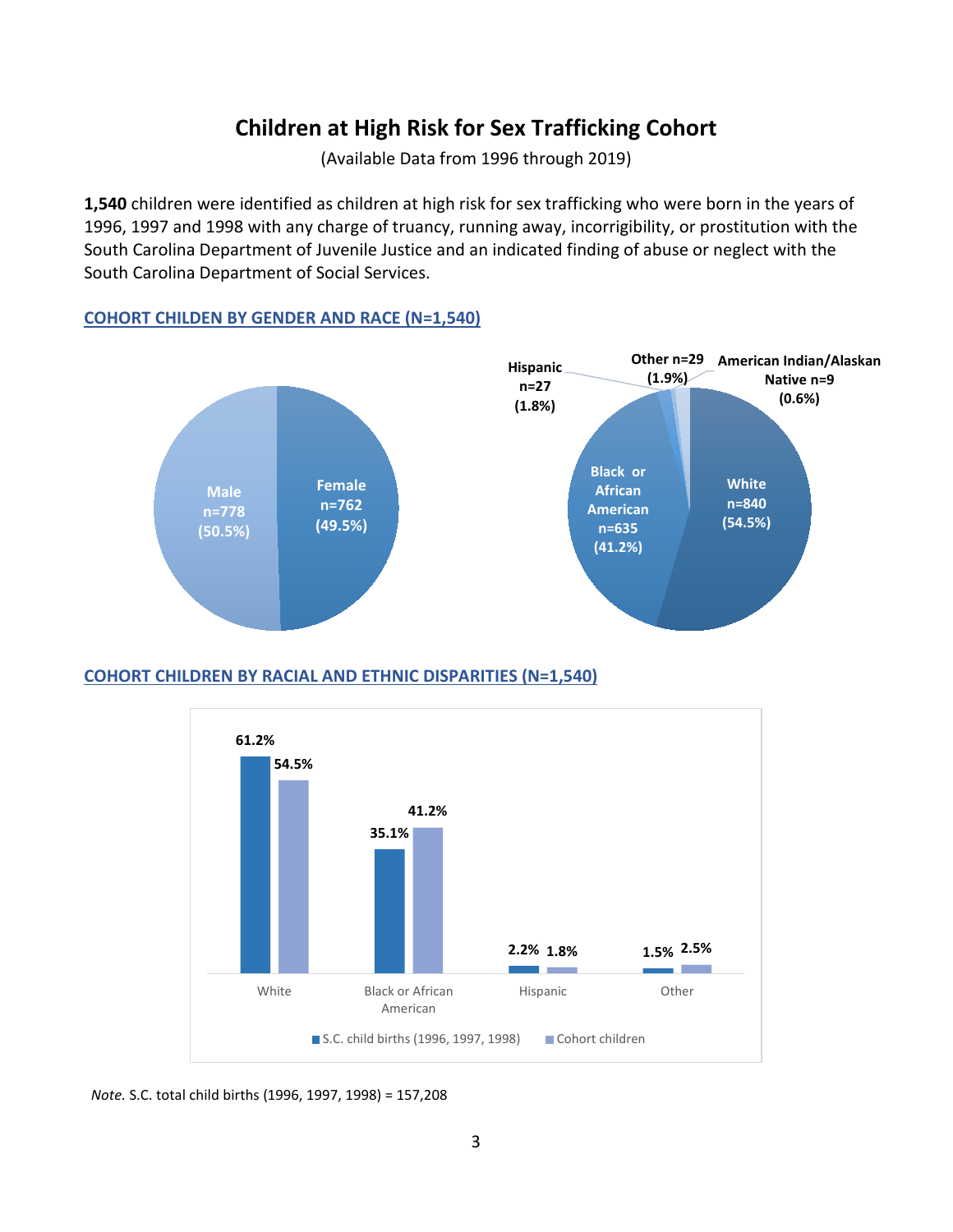### **COHORT CHILDREN BY COUNTY (N=1,531)[1](#page-6-0)**

|                 | <b>Number of</b><br><b>High-Risk</b><br>Children<br>1996-1998 | Child<br><b>Population</b><br>1996-1998 | <b>Rate Per</b><br>10,000<br>Children<br>1996-1998 |                    | <b>Number of</b><br><b>High-Risk</b><br>Children<br>1996-1998 | Child<br><b>Population</b><br>1996-1998 | <b>Rate Per</b><br>10,000<br>Children<br>1996-1998 |
|-----------------|---------------------------------------------------------------|-----------------------------------------|----------------------------------------------------|--------------------|---------------------------------------------------------------|-----------------------------------------|----------------------------------------------------|
| Abbeville       | 6                                                             | 18,452                                  | 3.3                                                | Greenwood          | 32                                                            | 46,802                                  | 6.8                                                |
| Aiken           | 28                                                            | 105,355                                 | 2.7                                                | Hampton            | 21                                                            | 17,315                                  | 12.1                                               |
| Allendale       | $6\phantom{1}$                                                | 9,629                                   | 6.2                                                | Horry              | 133                                                           | 116,962                                 | 11.4                                               |
| Anderson        | 70                                                            | 114,096                                 | 6.1                                                | Jasper             | 18                                                            | 14,971                                  | 12.0                                               |
| Bamberg         | $\ast$                                                        | 14,144                                  | 1.4                                                | Kershaw            | 43                                                            | 36,895                                  | 11.7                                               |
| Barnwell        | 8                                                             | 18,942                                  | 4.2                                                | Lancaster          | 14                                                            | 44,817                                  | 3.1                                                |
| <b>Beaufort</b> | 31                                                            | 81,257                                  | 3.8                                                | Laurens            | 19                                                            | 46,212                                  | 4.1                                                |
| Berkeley        | 87                                                            | 126,537                                 | 6.9                                                | Lee                | $\ast$                                                        | 16,460                                  | 1.8                                                |
| Calhoun         | $\ast$                                                        | 10,787                                  | 3.7                                                | Lexington          | 75                                                            | 153,332                                 | 4.9                                                |
| Charleston      | 102                                                           | 220,912                                 | 4.6                                                | McCormick          | $\pmb{0}$                                                     | 6,441                                   | 0.0                                                |
| Cherokee        | 37                                                            | 36,715                                  | 10.1                                               | Marion             | 13                                                            | 30,685                                  | 4.2                                                |
| Chester         | 5                                                             | 27,116                                  | 1.8                                                | Marlboro           | 69                                                            | 24,100                                  | 28.6                                               |
| Chesterfield    | 12                                                            | 31,856                                  | 3.8                                                | Newberry           | 24                                                            | 25,272                                  | 9.5                                                |
| Clarendon       | $\ast$                                                        | 24,901                                  | 0.4                                                | Oconee             | 15                                                            | 44,426                                  | 3.4                                                |
| Colleton        | 18                                                            | 30,953                                  | 5.8                                                | Orangeburg         | 23                                                            | 72,528                                  | 3.2                                                |
| Darlington      | 23                                                            | 52,971                                  | 4.3                                                | Pickens            | 65                                                            | 75,545                                  | 8.6                                                |
| Dillon          | 35                                                            | 26,693                                  | 13.1                                               | Richland           | 121                                                           | 218,584                                 | 5.5                                                |
| Dorchester      | 44                                                            | 75,227                                  | 5.8                                                | Saluda             | 6                                                             | 12,733                                  | 4.7                                                |
| Edgefield       | $\ast$                                                        | 15,818                                  | 1.9                                                | Spartanburg        | 37                                                            | 176,066                                 | 2.1                                                |
| Fairfield       | $\ast$                                                        | 18,147                                  | 1.7                                                | Sumter             | 18                                                            | 88,836                                  | 2.0                                                |
| Florence        | 14                                                            | 101,727                                 | 1.4                                                | Union              | 31                                                            | 21,830                                  | 14.2                                               |
| Georgetown      | 14                                                            | 44,044                                  | 3.2                                                | Williamsburg       | 8                                                             | 34,221                                  | 2.3                                                |
| Greenville      | 111                                                           | 252,603                                 | 4.4                                                | York               | 79                                                            | 115,389                                 | 6.8                                                |
|                 |                                                               |                                         |                                                    | <b>State Total</b> | 1,531                                                         | 2,899,304                               | 5.3                                                |
|                 |                                                               |                                         |                                                    |                    |                                                               |                                         | $* < 5$                                            |

<span id="page-6-0"></span><sup>&</sup>lt;sup>1</sup> Cohort children with more than one county listed in the dataset were not included in the table (n=9).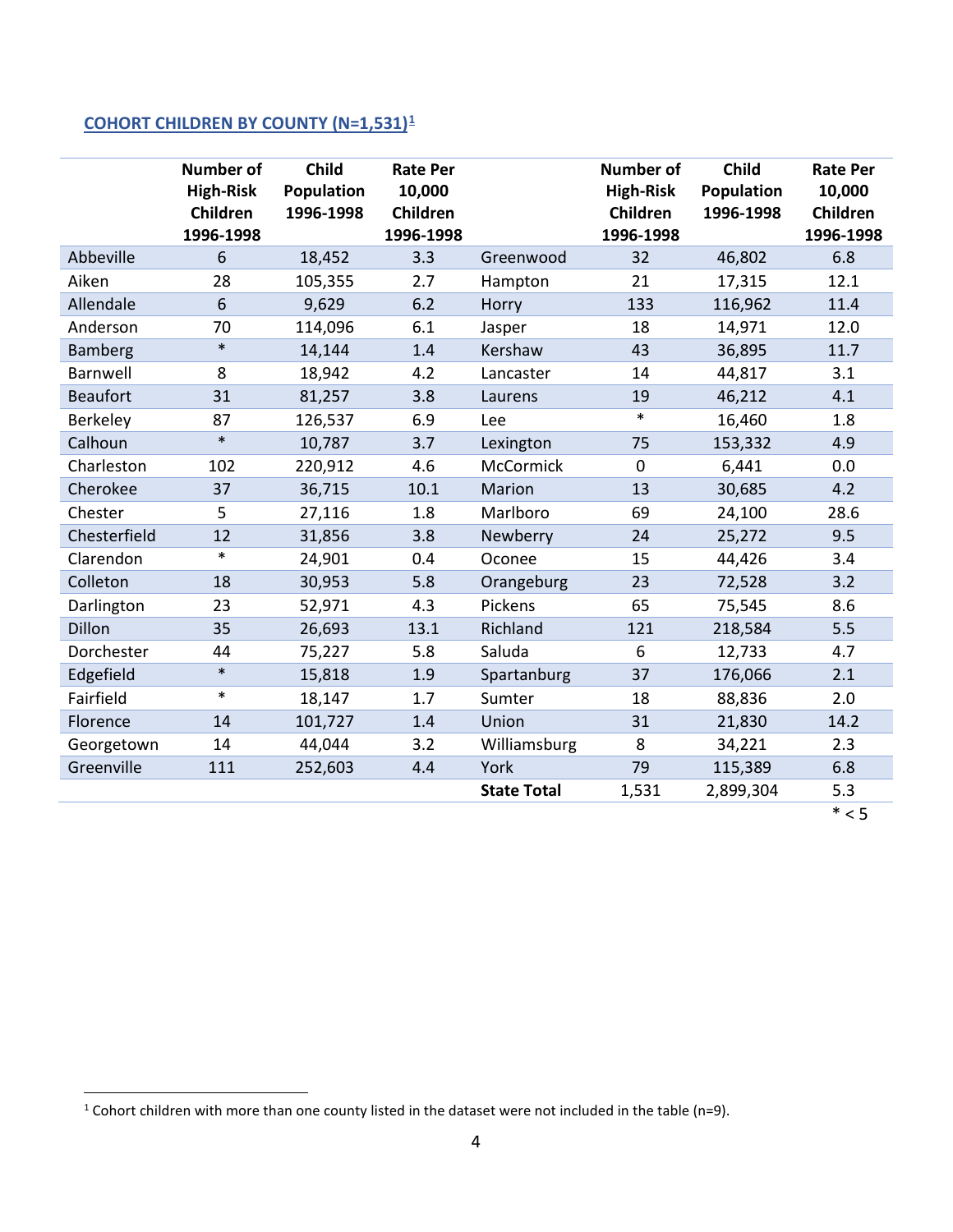



- 1. Cohort data requested from the South Carolina Revenue and Fiscal Affairs Office with data request applications approved by the South Carolina Department of Social Services (DSS) and the South Carolina Department of Juvenile Justice (DJJ).
- 2. The use of DSS records in the preparation of this material is acknowledged, but it is not to be construed as implying official approval by DSS of the conclusions presented.
- 3. The use of DJJ records in the preparation of this material is acknowledged, but it is not to be construed as implying official approval by DJJ of the conclusions presented.
- 4. S.C. child births data: KIDS COUNT Data Center[, https://datacenter.kidscount.org/data/tables/6038-total-births-by-](https://datacenter.kidscount.org/data/tables/6038-total-births-by-race#detailed/2/42/false/9,8,7/3,2,1,4,13/12703,12704)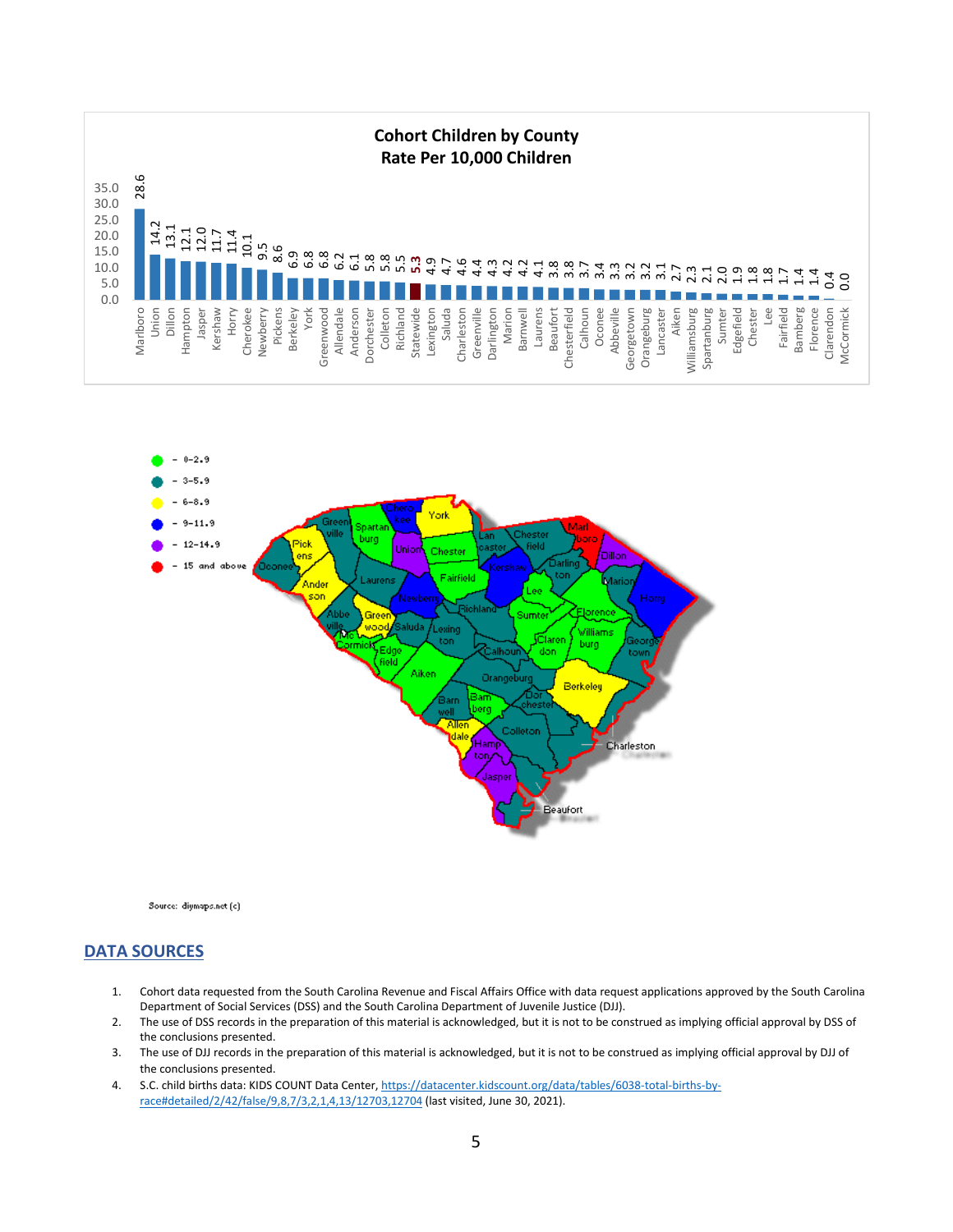### <span id="page-8-0"></span>**Cohort Records with the South Carolina Department of Juvenile Justice**

(Available Data from 1996 through 2019)

#### **OFFENSE RECORDS**

**11,135** offense records[2](#page-8-1) were identified relating to the 1,540 cohort children, with an average of **six offenses per child**, ranging from one to 39 offenses per child. The average age at offense was **14 years old**.

#### **REFERRAL SOURCES[3](#page-8-2)**

|                                | <b>Number</b> | Percent |
|--------------------------------|---------------|---------|
| Law Enforcement Agency         | 4,061         | 56.0    |
| School                         | 1,365         | 18.8    |
| Department of Juvenile Justice | 882           | 12.2    |
| Court Office                   | 498           | 6.9     |
| Guardian                       | 383           | 5.3     |
| Department of Social Services  | 27            | 0.4     |
| <b>Other Private Citizen</b>   | 21            | 0.3     |
| Other                          | 16            | 0.2     |
| <b>Total Available Records</b> | 7,253         | 100     |

#### **LIVING ARRANGEMENT AT OFFENSE[4](#page-8-3)**

- o **493** or **44.8%** cohort children lived with their natural mother.
- o **178** or **16.2%** cohort children lived with their relatives.
- o **82** or **7.4%** cohort children lived with their natural mother/stepfather.
- o **78** or **7.1%** cohort children lived with their natural parents.
- o **71** or **6.4%** cohort children lived with their natural father.
- o **64** or **5.8%** cohort children lived in foster homes.
- o **40** or **3.6%** cohort children lived with their adoptive parents.
- o **38** or **3.5%** cohort children lived with their natural father/stepmother.
- o **10** or **0.9%** cohort children lived in institutions.
- o **47** or **4.3%** cohort children had other living arrangements.

<span id="page-8-1"></span><sup>&</sup>lt;sup>2</sup> Records with unique combinations of offense date and charge code for each child. Each child could have more than one offense date and more than one charge on the same offense date.

<span id="page-8-2"></span><sup>3</sup> Based on available records: n=7,253 out of 11,135 records.

<span id="page-8-3"></span><sup>4</sup> Based on available unique counts: n=1,101.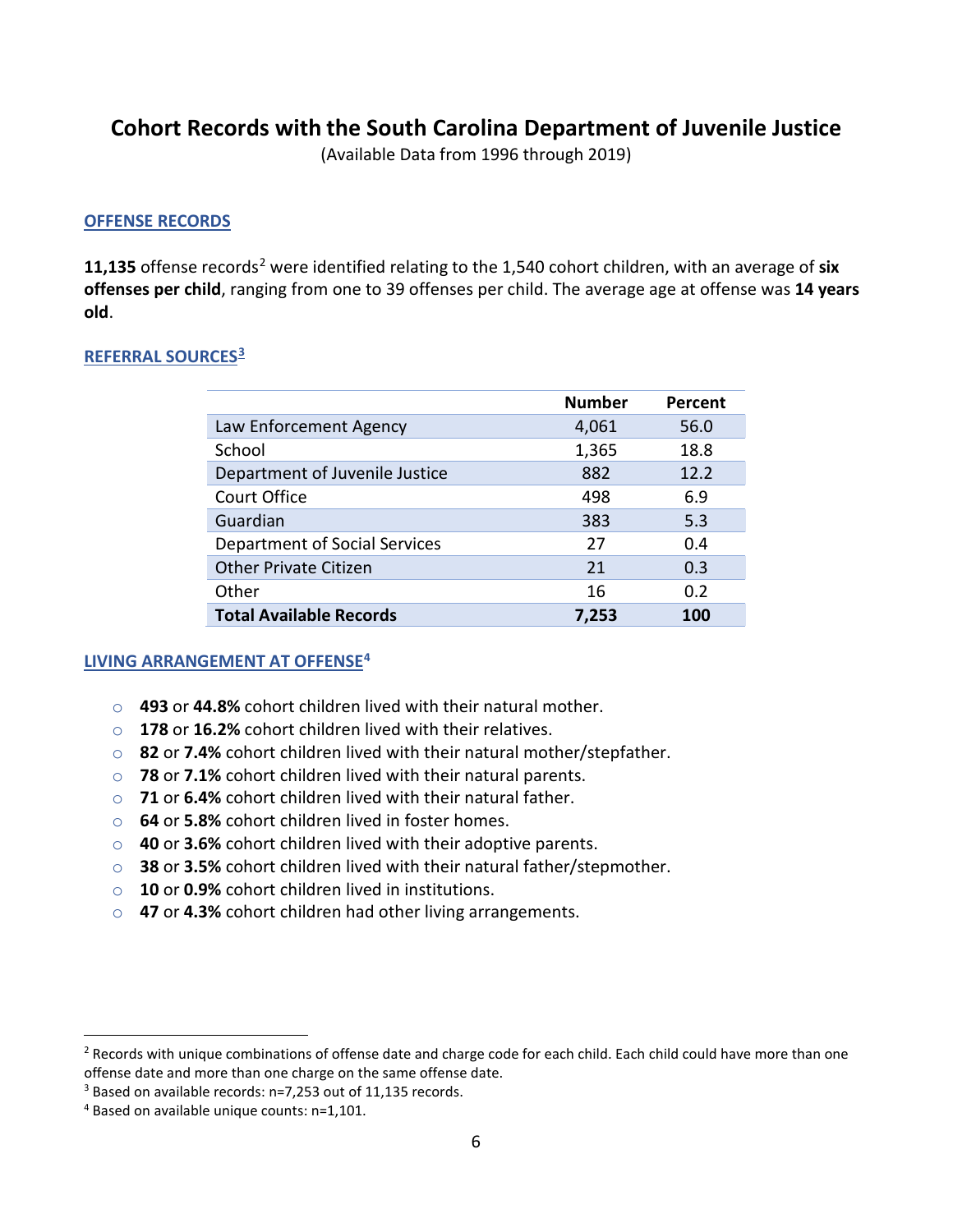#### **PARENTS STATUS AT OFFENSE[5](#page-9-0)**

- o **492** or **45.9%** cohort children had parents who lived apart (never married).
- o **296** or **27.6%** cohort children had parents who were divorced/separated.
- o **107** or **10.0%** cohort children had parents who lived together (married).
- o **49** or **4.6%** cohort children had fathers who were deceased.
- o **27** or **2.5%** cohort children had mothers who were deceased.
- o **25** or **2.3%** cohort children had parents who lived together (unmarried).
- o **\*** cohort children had parents who were both deceased.
- o **74** or **6.9%** children had parents with other statuses.

 $*$  < 5

#### **SEVERITY WEIGHT[6](#page-9-1)**



 $*$  < 5

#### **TOP TEN OFFENSES AND SEVERITY WEIGHT[7](#page-9-2)**

| Rank         | <b>Offense</b><br><b>Description</b>                                   | <b>Severity</b><br>Weight | <b>Number of</b><br><b>Offenses</b> | Percent |
|--------------|------------------------------------------------------------------------|---------------------------|-------------------------------------|---------|
| $\mathbf{1}$ | Truancy                                                                |                           | 920                                 | 12.7    |
| 2            | Contempt of Court by Child (Status)                                    |                           | 702                                 | 9.7     |
| 3            | Incorrigibility, Ungovernable, Beyond the<br><b>Control of Parents</b> |                           | 626                                 | 8.6     |
| 4            | <b>Running Away</b>                                                    |                           | 607                                 | 8.4     |
| 5            | Assault & Battery 3 <sup>rd</sup> degree                               | $\overline{2}$            | 492                                 | 6.8     |
| 6            | Violation of Probation for Cat. VI - Status<br>Offense                 | 1                         | 394                                 | 5.4     |
| 7            | Violation of Probation for Cat. V - Misdemeanor                        | $\overline{2}$            | 313                                 | 4.3     |
| 8            | Disturbing Schools                                                     | 2                         | 309                                 | 4.3     |
| 9            | Petit or Simple Larceny - \$2,000 or less                              | $\overline{2}$            | 239                                 | 3.3     |
| 10           | <b>Public Disorderly Conduct</b>                                       | 2                         | 234                                 | 3.2     |

<span id="page-9-0"></span> $5$  Based on available unique counts: n=1,072. Data includes children who have records of more than one parent status (e.g., divorced/separated & father deceased).

<span id="page-9-1"></span><sup>6</sup> Based on available records: n=7,250 out of 11,135 records.

<span id="page-9-2"></span><sup>7</sup> Based on available records: n=7,253 out of 11,135 records.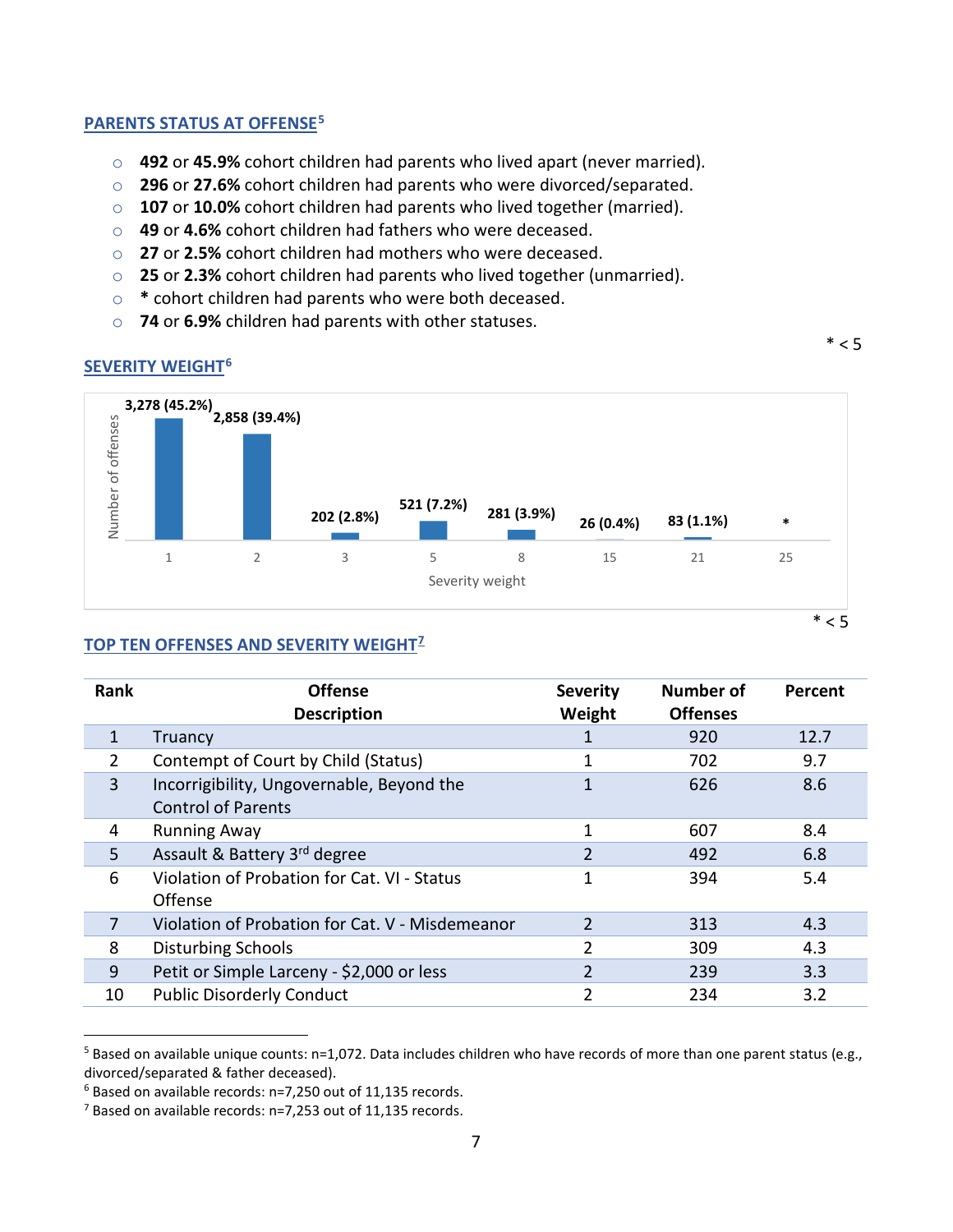- 1. Cohort data requested from the South Carolina Revenue and Fiscal Affairs Office with data request application approved by the South Carolina Department of Juvenile Justice (DJJ).
- 2. The use of DJJ records in the preparation of this material is acknowledged, but it is not to be construed as implying official approval by DJJ of the conclusions presented.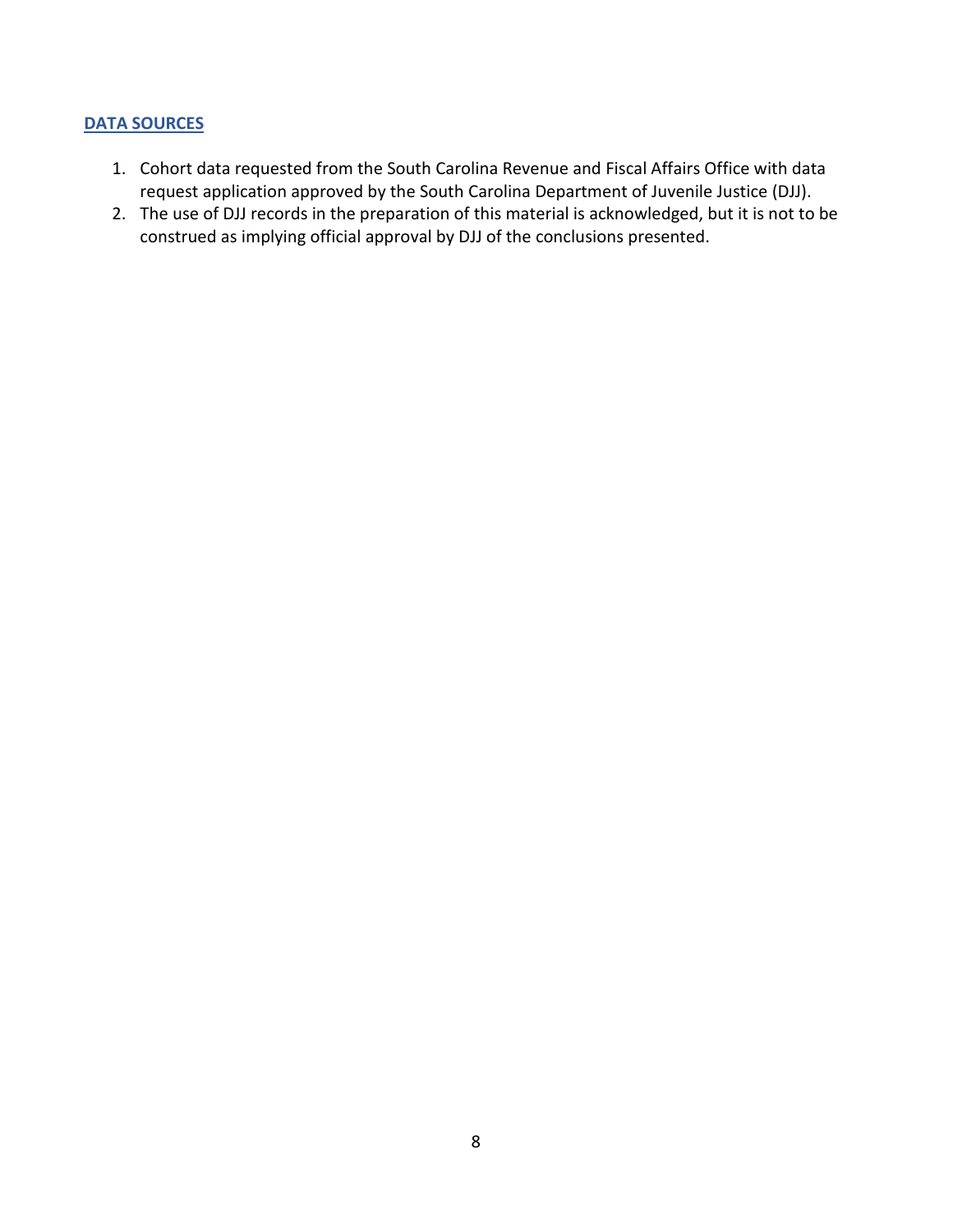### <span id="page-11-0"></span>**Cohort Records with the South Carolina Department of Social Services (DSS)**

(Available Data from 1996 through 2019)

#### **MALTREATMENT RECORDS**

2,922 maltreatment records<sup>[8](#page-11-1)</sup> were identified relating to the 1,540 cohort children, with an average of **two records per child**, ranging from one to 12 records per child. The average age at intake was **nine years old**.

#### **AGE AT INTAKE[9](#page-11-2)**



#### **MALTREATMENT CATEGORY**

|                                                            | <b>Number of Maltreatments</b> | Percent |
|------------------------------------------------------------|--------------------------------|---------|
| Neglect (Formerly Physical Neglect)                        | 1,124                          | 41.5    |
| Threat of Harm, Physical Abuse                             | 436                            | 16.1    |
| Threat of Harm, Neglect                                    | 414                            | 15.3    |
| <b>Education Neglect</b>                                   | 276                            | 10.2    |
| <b>Physical Abuse</b>                                      | 225                            | 8.3     |
| <b>Medical Neglect</b>                                     | 84                             | 3.1     |
| <b>Sexual Abuse</b>                                        | 71                             | 2.6     |
| Abandonment                                                | 22                             | 0.8     |
| Threat of Harm, Medical Neglect                            | 19                             | 0.7     |
| Contributing to the Delinguency of a Minor                 | 15                             | 0.6     |
| Threat of Harm, Mental Injury                              | 10                             | 0.4     |
| Threat of Harm, Other                                      | 7                              | 0.3     |
| Mental Injury                                              | 6                              | 0.2     |
| Threat of Harm, Contributing to the Delinquency of a Minor | *                              | 0.1     |
| <b>Total Available Records</b>                             | 2,711                          | 100     |
|                                                            |                                | $* < 5$ |

<span id="page-11-1"></span><sup>&</sup>lt;sup>8</sup> Based on records with unique combinations of maltreatment determination dates and maltreatment categories. Each child could have more than one maltreatment determination date and more than one maltreatment category on the same determination date.

<span id="page-11-2"></span> $9$  Based on available records: n=2,916 out of 2,922 records.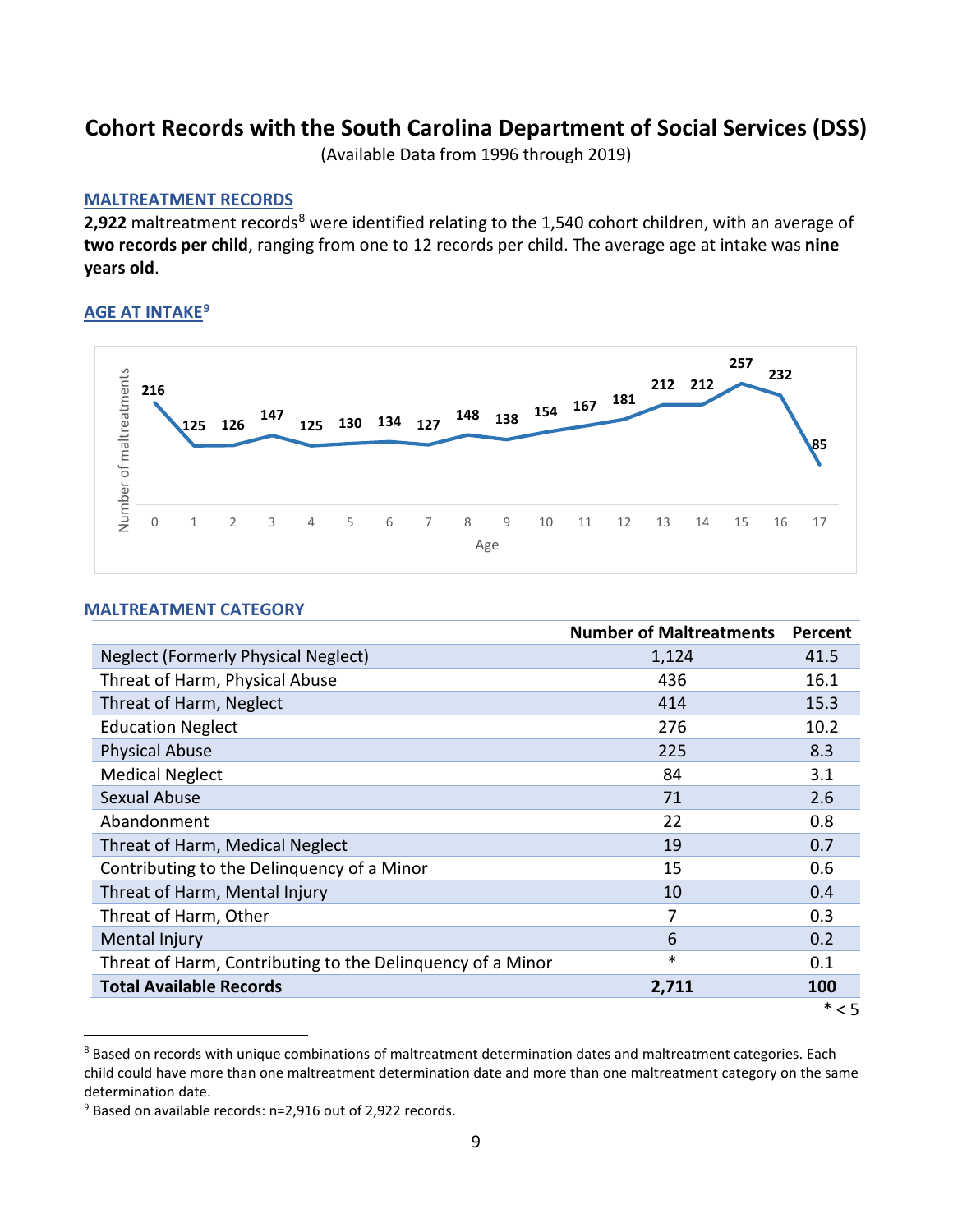#### **FOSTER CARE PLACEMENT RECORDS**

- o **613** or **39.8%** of the 1,540 cohort children had at least one foster care placement.
- **2,145** foster care placements<sup>[10](#page-12-0)</sup> were identified relating to the 613 cohort children, with an average of **five placements per child**, ranging from one to 35 placements per child.

#### **593 (98.0%) 317 (51.7%) 301 (52.0%) 296 (48.3%) 263 (45.4%) 12 (2.0%) \* \* \*** Female Male White Indian/Alaskan Asian Hispanic Non-Hispanic Black/African Hawaiian/Other Non-Hispanic Hawaiian/Other Black/African Indian/Alaskan Pacific Islander Pacific IslanderAmerican American American American Native Native

 $*$  < 5

#### **COHORT CHILDREN IN FOSTER CARE BY GENDER, ETHNICITY AND RACE[11](#page-12-1)**

#### **FOSTER CARE PLACEMENT TYPES**

|                                        | <b>Number of</b>  | Percent |
|----------------------------------------|-------------------|---------|
|                                        | <b>Placements</b> |         |
| <b>Therapeutic Foster Home</b>         | 552               | 25.7    |
| <b>Foster Home</b>                     | 525               | 24.5    |
| Group Home (Includes DJJ Homes)        | 489               | 22.8    |
| <b>Emergency Shelter</b>               | 202               | 9.4     |
| Court Ordered, Unlicensed (Relative)   | 131               | 6.1     |
| <b>Residential Treatment Facility</b>  | 49                | 2.3     |
| <b>DJJ Facility</b>                    | 49                | 2.3     |
| <b>Correctional Facility (Non-DJJ)</b> | 30                | 1.4     |
| <b>Adoptive Home</b>                   | 27                | 1.3     |
| Court Ordered, Parent                  | 18                | 0.8     |
| Hospital (Long-term)                   | 15                | 0.7     |
| Pre-Adoptive Home                      | 14                | 0.7     |
| Court Ordered, Unlicensed (Other)      | 10                | 0.5     |

<span id="page-12-0"></span><sup>&</sup>lt;sup>10</sup> Based on cases with unique starting dates in foster care for each child. Each child could have more than one record of involvement in foster care.

<span id="page-12-1"></span><sup>&</sup>lt;sup>11</sup> Based on available data for 613 cohort children who had at least one foster care placement. The characteristics contained missing data. Calculation of percentage based on valid total numbers for each characteristic.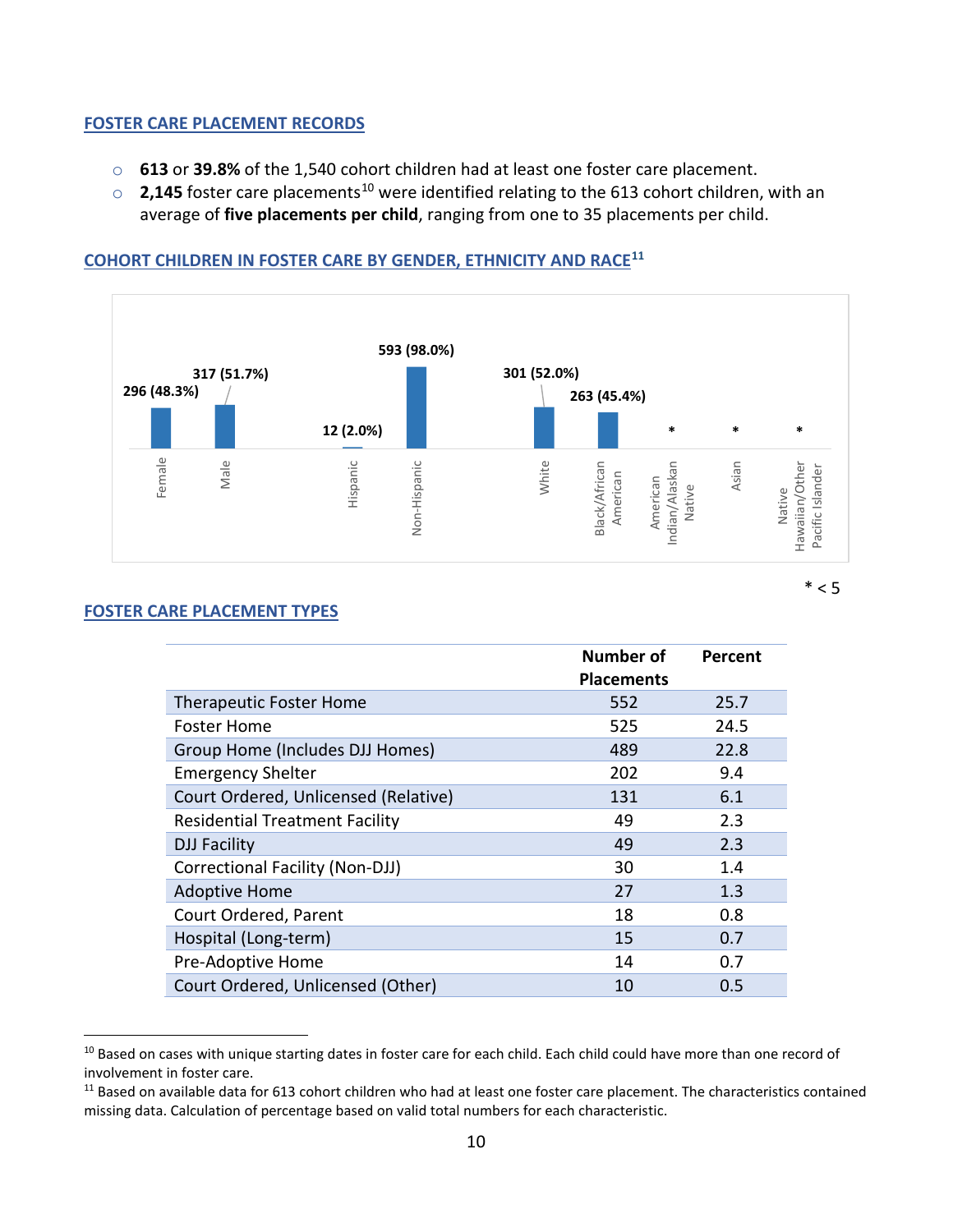|                                                  | Number of<br><b>Placements</b> | Percent |
|--------------------------------------------------|--------------------------------|---------|
| Foster Home (Relative)                           | 9                              | 0.4     |
| Adoptive Home (Foster Parent)                    |                                | 0.3     |
| School/College (No Board Payments)               | 6                              | 0.3     |
| Department of Mental Health Psychiatric Hospital | *                              | 0.1     |
| Alcohol/Drug Treatment Facility                  | $\ast$                         | 0.1     |
| Adoptive Home (Relative)                         | *                              | 0.1     |
| Department of Disabilities and Special Needs     | $\ast$                         | 0.1     |
| <b>Community Training Home</b>                   |                                |         |
| <b>Maternity Home</b>                            | $\ast$                         | O       |
| <b>Temporary Event</b>                           | $\ast$                         | O       |
| <b>Total Available Records</b>                   | 2,145                          | 100     |
|                                                  |                                | $*$ < 5 |

- 1. Cohort data requested from the South Carolina Revenue and Fiscal Affairs Office with data request application approved by the South Carolina Department of Social Services (DSS).
- 2. The use of DSS records in the preparation of this material is acknowledged, but it is not to be construed as implying official approval by DSS of the conclusions presented.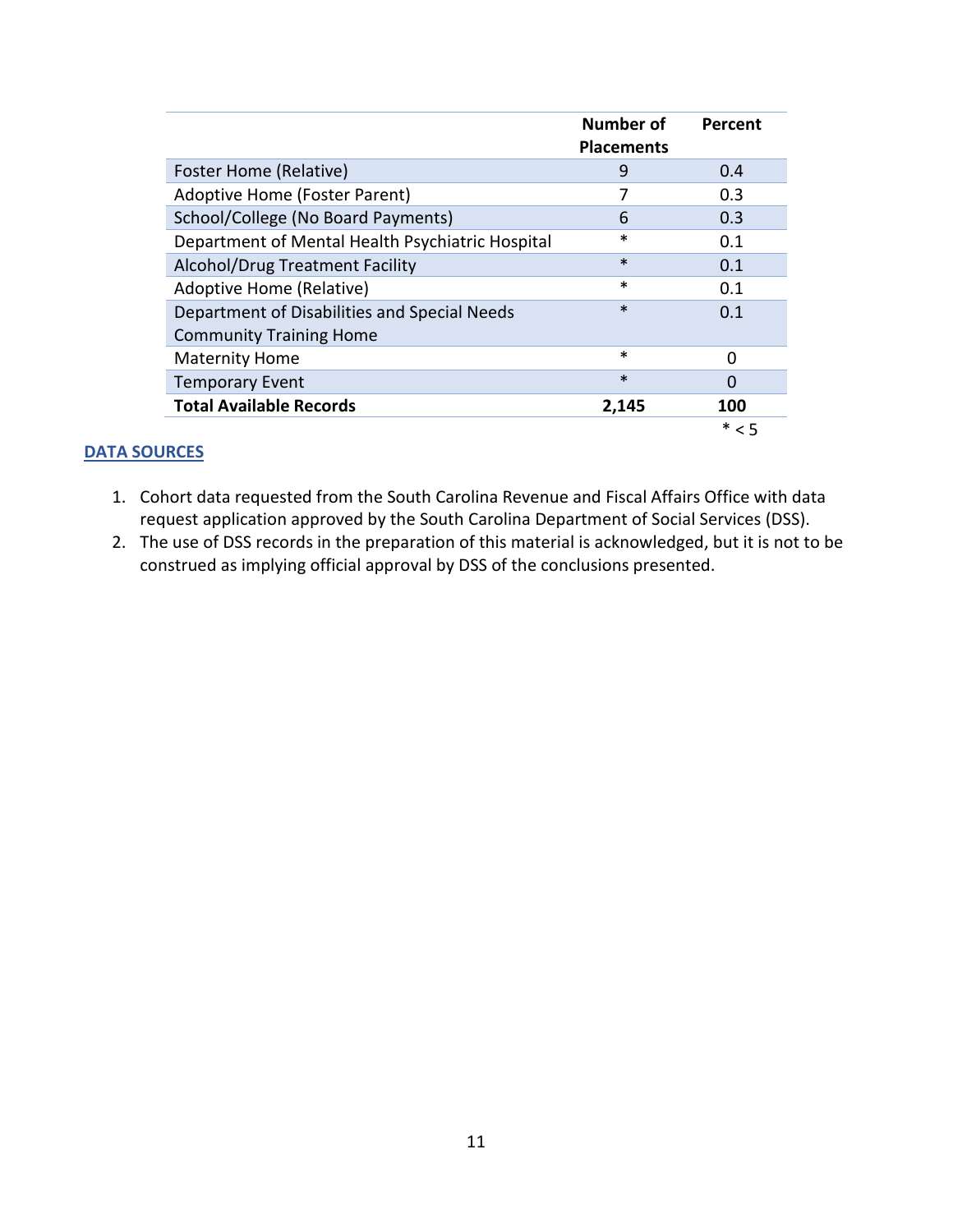### <span id="page-14-0"></span>**Cohort Records with the South Carolina Department of Alcohol and Other Drug Abuse Services (DAODAS)**

(Available Data from 1996 through 2019)

#### **DAODAS ADMISSION RECORDS**

- o **100** or **6.5%** of the 1,540 cohort subjects<sup>[12](#page-14-1)</sup> had at least one DAODAS admission record.
- $\circ$  **[13](#page-14-2)7** admission records<sup>13</sup> were identified relating to the 100 cohort subjects. The average age at admission was 19 years old, ranging from 16 to 22 years old.
- o **45** or **32.9%** of the 137 admissions occurred when the cohort subjects were under 18 years old.

### **COHORT SUBJECTS WITH DAODAS ADMISSION RECORDS BY GENDER AND RAC[E14](#page-14-3)**



#### **REFERRAL SOURCES**

|                                   | Number of<br><b>Admissions</b> | Percent    |
|-----------------------------------|--------------------------------|------------|
| <b>Other Community Referral</b>   | 58                             | 42.3       |
| Court/Criminal Justice Referral   | 52                             | 38.0       |
| Individual                        | 17                             | 12.4       |
| School                            | $\ast$                         | 2.9        |
| Alcohol/ Drug Abuse Care Provider | $\ast$                         | 2.2        |
| <b>Other Health Care Provider</b> | $\ast$                         | 2.2        |
| <b>Total Available Records</b>    | 137                            | <b>100</b> |
|                                   |                                |            |

<span id="page-14-1"></span><sup>&</sup>lt;sup>12</sup> The term "subject" was used because some of the records occurred after cohort children became adults.<br><sup>13</sup> Based on records with unique combinations of admission dates and primary substance problems. Each cohort subj

<span id="page-14-2"></span>could have more than one admission record with DAODAS.

<span id="page-14-3"></span><sup>&</sup>lt;sup>14</sup> Based on available data for 100 cohort subjects who had at least one DAODAS admission record. The characteristics contained missing data. Calculation of percentage based on valid total numbers for each characteristic.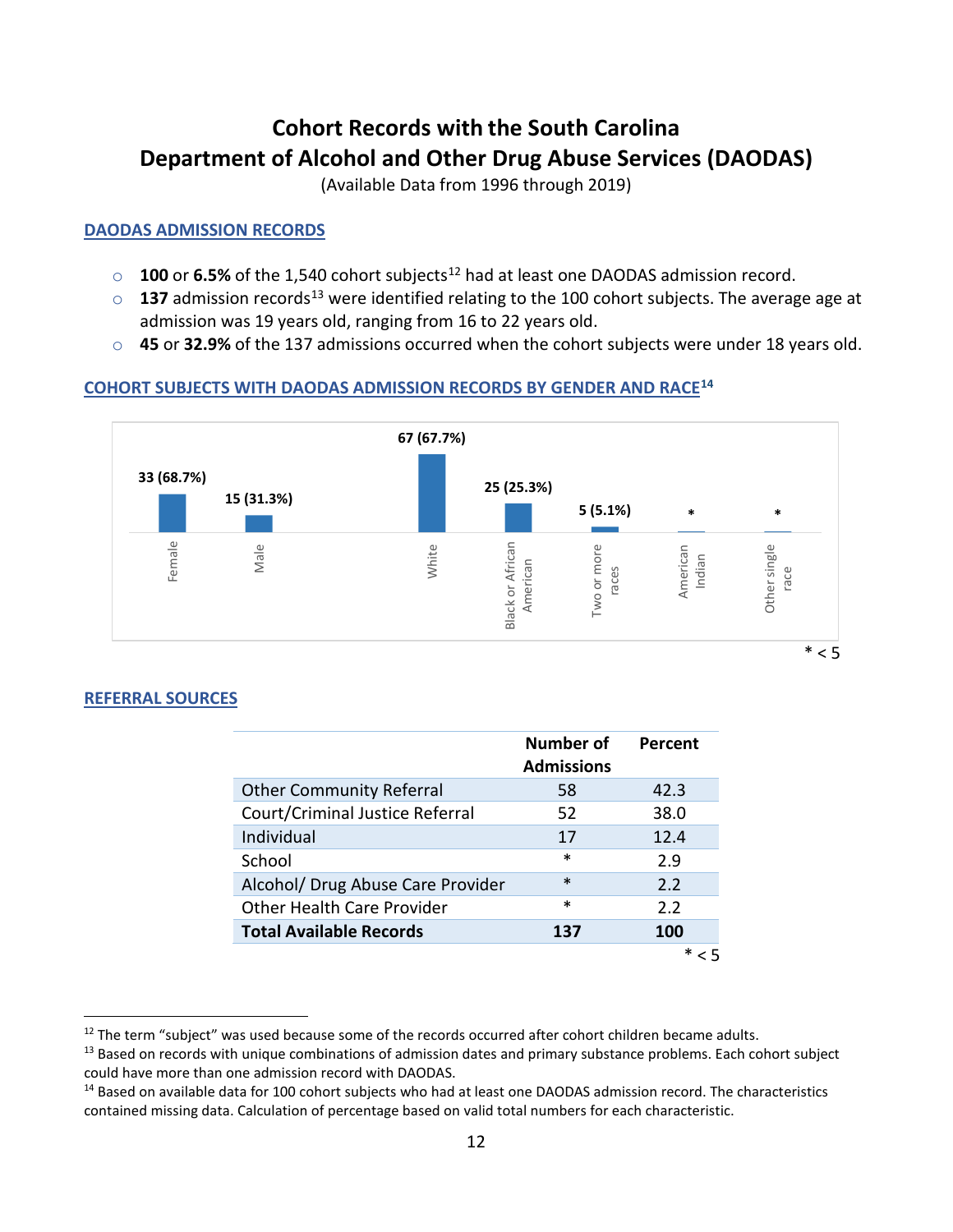#### **EDUCATION LEVEL AT ADMISSION**

|                                            | <b>Number of</b><br><b>Admissions</b> | Percent |
|--------------------------------------------|---------------------------------------|---------|
| Grade 6                                    | 5                                     | 3.6     |
| Grade 8                                    | 10                                    | 7.3     |
| Grade 9                                    | 26                                    | 19.0    |
| Grade 10                                   | 28                                    | 20.4    |
| Grade 11                                   | 37                                    | 27.0    |
| Grade 12 or GED                            | 29                                    | 21.2    |
| 1 <sup>st</sup> Year of College (Freshman) | $\ast$                                | 1.5     |
| <b>Total Available Records</b>             | 137                                   | 100     |
|                                            |                                       |         |

#### **PRIMARY SUBSTANCE PROBLEM**

|                                     | Number of<br><b>Admissions</b> | Percent |
|-------------------------------------|--------------------------------|---------|
| Marijuana/Hashish                   | 71                             | 59.2    |
| Methamphetamine/Speed               | 16                             | 13.3    |
| Alcohol                             | 8                              | 6.7     |
| <b>Other Opiates and Synthetics</b> | 7                              | 5.8     |
| Cocaine/Crack                       | 6                              | 5       |
| Heroin                              | 5                              | 4.2     |
| Benzodiazepine                      | $\ast$                         | 3.3     |
| Other drugs                         | *                              | 1.7     |
| <b>Other Amphetamines</b>           | $\ast$                         | 0.8     |
| <b>Total Available Records</b>      | 120                            | 100     |
|                                     |                                | $* < 5$ |

#### **AGE OF FIRST USE OF PRIMARY SUBSTANCE (AVERAGE AGE: 15 YEARS OLD)**

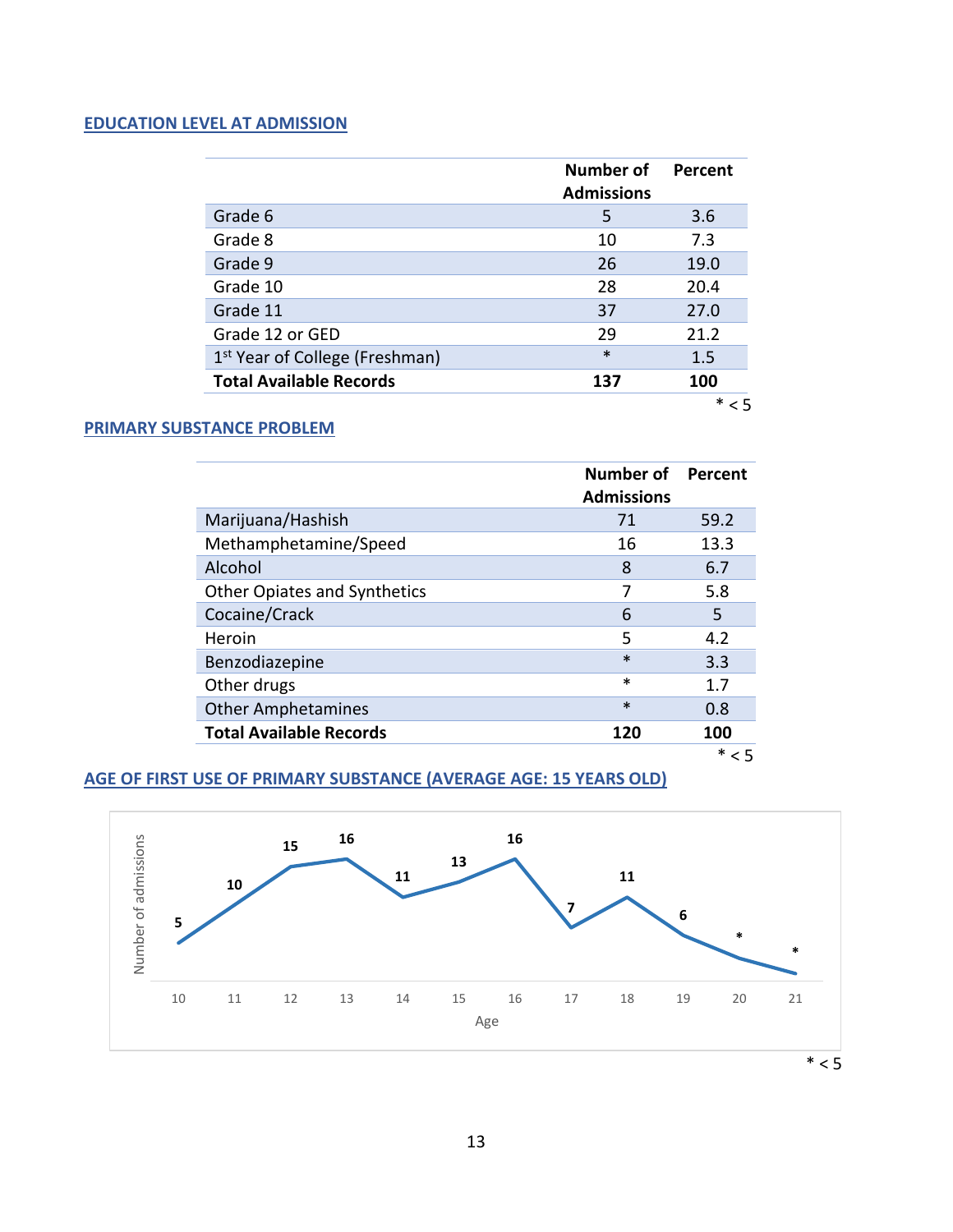#### **TYPES OF TREATMENT SERVICE / SETTING**

|                                                            | Number of<br><b>Admissions</b> | Percent |
|------------------------------------------------------------|--------------------------------|---------|
| Ambulatory - Non-intensive Outpatient                      | 104                            | 75.9    |
| Ambulatory - Intensive Outpatient                          | 28                             | 20.4    |
| Rehabilitation/Residential - Short-term (30 days or fewer) | $\ast$                         | 1.5     |
| Rehabilitation/Residential - Long-term (more than 30 days) | $\ast$                         | 1.5     |
| Detoxification, 24-hour Service, Hospital Inpatient        | $\ast$                         | 0.7     |
| <b>Total Available Records</b>                             | 137                            | 100     |
|                                                            |                                | ∗       |

- 1. Cohort data requested from the South Carolina Revenue and Fiscal Affairs Office with data request applications approved by the South Carolina Department of Alcohol and Other Drug Abuse Services (DAODAS).
- 2. The use of DAODAS records in the preparation of this material is acknowledged, but it is not to be construed as implying official approval by DAODAS of the conclusions presented.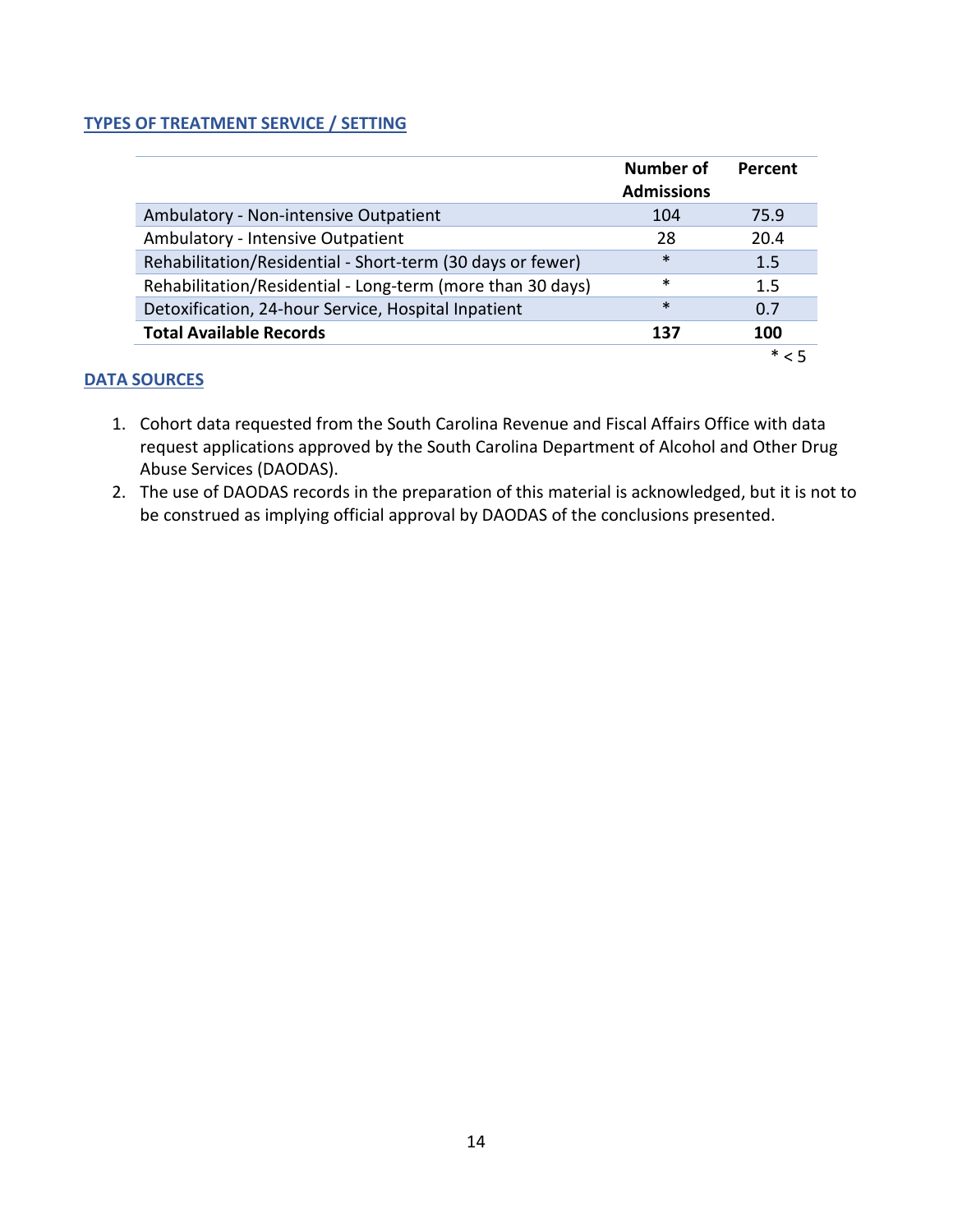## **Cohort Records with the South Carolina State Law Enforcement Division (SLED)**

(Available Data from 1996 through 2019)

#### <span id="page-17-0"></span>**SLED ARREST RECORDS**

- o **810** or **52.6%** of the 1,540 cohort subjects had at least one SLED arrest record.
- $\circ$  **3,306** arrest records<sup>[15](#page-17-1)</sup> were identified relating to the 810 cohort subjects. The average number of arrest records per subject was four, ranging from one to 28.
- o **1,858** or **70.2%** of the offenses were misdemeanors, and **790** or **29.8%** were felonies.[16](#page-17-2)

### **COHORT SUBJECTS WITH SLED ARREST RECORDS BY GENDER AND RACE[17](#page-17-3)**



#### **TOP TEN OFFENSES[18](#page-17-4)**

| Rank | <b>Offense</b><br><b>Description</b>                  | <b>Number of</b><br><b>Offenses</b> | Percent |
|------|-------------------------------------------------------|-------------------------------------|---------|
| 1    | Shoplifting <\$2000                                   | 216                                 | 7.6     |
| 2    | Possessing 28g or Less Marijuana/10g or Less Hash 1st | 150                                 | 5.3     |
| 3    | <b>Public Disorderly Conduct</b>                      | 126                                 | 4.4     |
| 4    | Assault and Battery 3rd Degree                        | 124                                 | 4.3     |
| 5    | Failure to Appear after Release for a Misdemeanor     | 87                                  | 3.0     |
| 6    | Violation of Probation                                | 72                                  | 2.5     |
| 7    | Unlawful Carrying of Weapon                           | 55                                  | 1.9     |
| 8    | Driving under Suspension                              | 54                                  | 1.9     |
| 9    | Burglary 2 <sup>nd</sup> Degree                       | 53                                  | 1.9     |
| 10   | Breaking into Auto/Tanks Where Fuel Stored            | 50                                  | 1.8     |

<span id="page-17-1"></span><sup>&</sup>lt;sup>15</sup> Based on records with unique combinations of arrest dates and offense codes. Each cohort subject could have more than one arrest date and more than one offense code on the same arrest date.<br><sup>16</sup> Calculation of percentage based on valid total records: n=2,648 out of 3,306.

<span id="page-17-2"></span>

<span id="page-17-3"></span><sup>&</sup>lt;sup>17</sup> Based on available data for 810 cohort subjects who had at least one SLED arrest record. The characteristics contained missing data. Calculation of percentage based on valid total numbers for each characteristic.  $18$  Based on valid total records: n=2,858 out of 3,306.

<span id="page-17-4"></span>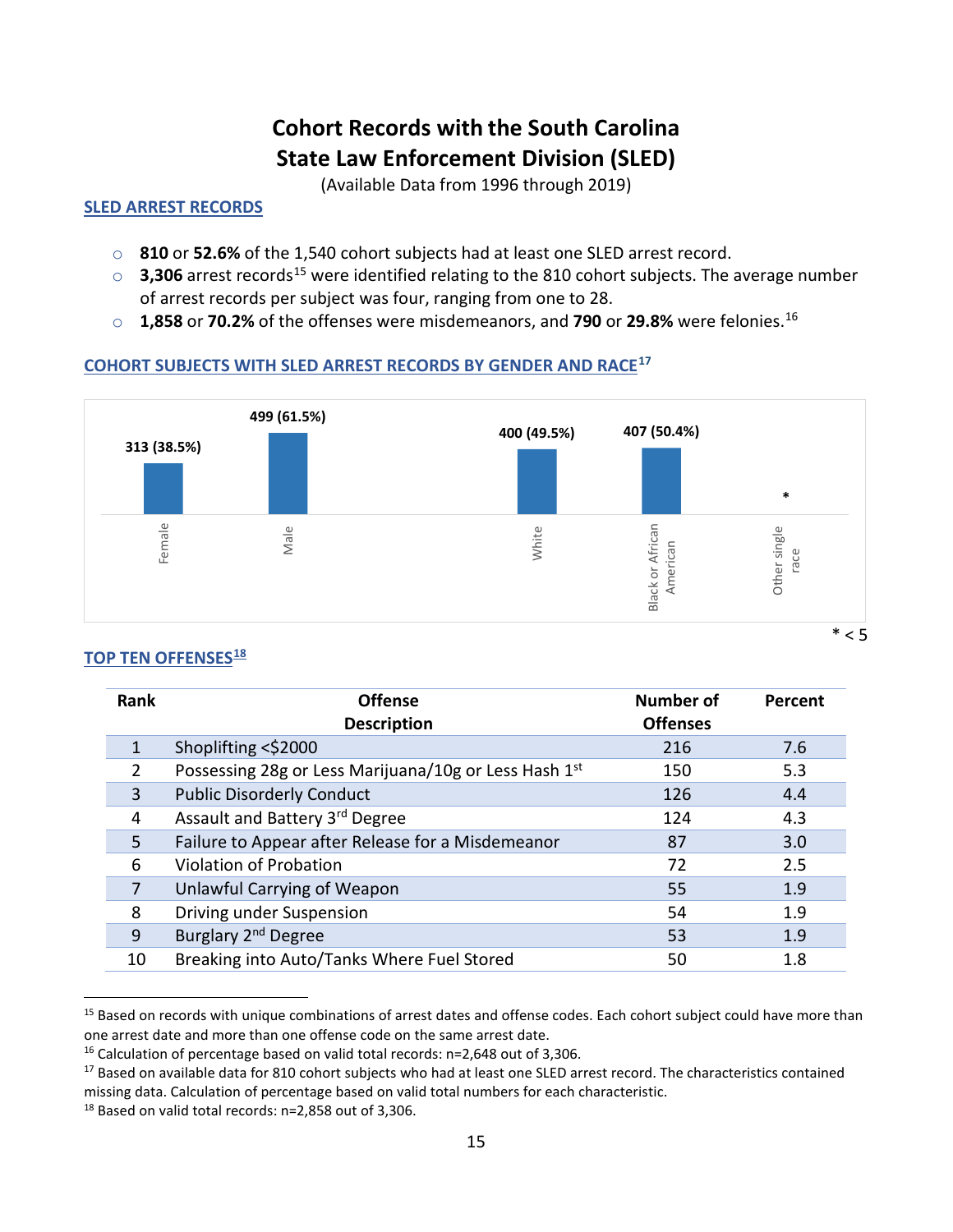- 1. Cohort data requested from the South Carolina Revenue and Fiscal Affairs Office with data request applications approved by SLED.
- 2. The use of SLED records in the preparation of this material is acknowledged, but it is not to be construed as implying official approval by SLED of the conclusions presented.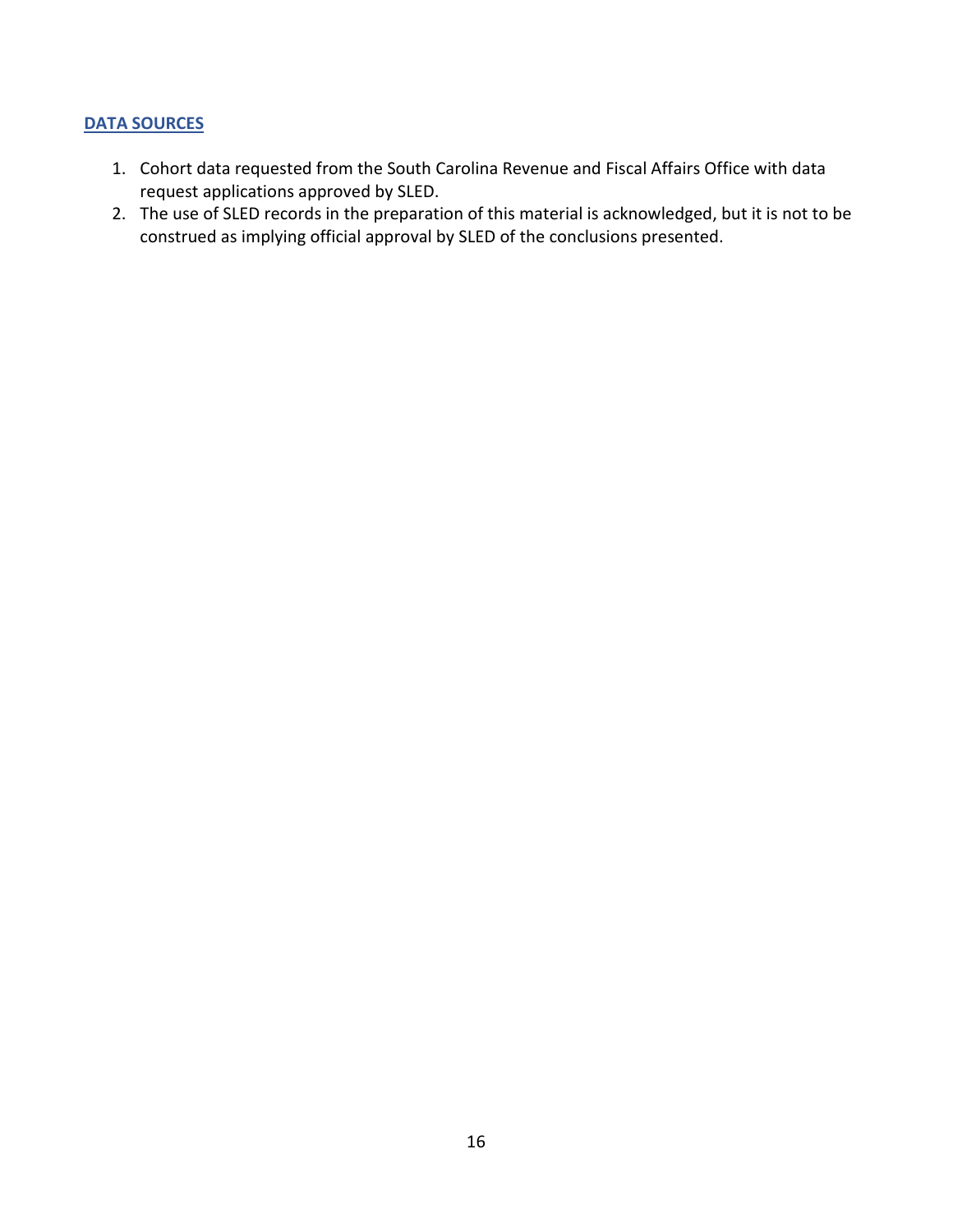### <span id="page-19-0"></span>**Cohort Records with the South Carolina Department of Corrections (DOC)**

(Available Data from 1996 through 2019)

#### **DOC ADMISSION RECORDS**

- o **129** or **8.4%** of the 1,540 cohort subjects had at least one DOC admission record.
- o **153** DOC admission records<sup>[19](#page-19-1)</sup> were identified relating to the 129 cohort subjects. The average number of admission records was one, ranging from one to four records per subject. The average age at admission was 19 years old, ranging from 17 to 22 years old.
- o **119** or **77.8%** of the records were categorized as non-violent, and **34** or **22.2%** were violent. [20](#page-19-2)

#### **COHORT SUBJECTS WITH DOC ADMISSION RECORDS BY GENDER AND RACE**



#### **TOP TEN MOST SERIOUS OFFENSES[21](#page-19-3)**

| <b>Rank</b> | <b>Offense</b><br><b>Description</b>        | <b>Number of</b><br><b>Offenses</b> | Percent |
|-------------|---------------------------------------------|-------------------------------------|---------|
| 1           | Burglary-2 <sup>nd</sup> Degree/Non-Violent | 22                                  | 14.4    |
| 2           | Burglary-3rd Degree                         | 11                                  | 7.2     |
| 3           | <b>Strong Arm Robbery</b>                   | 10                                  | 6.5     |
| 4           | <b>Breaking into Motor Vehicle</b>          | 9                                   | 5.9     |
| 5           | Assault & Battery 1st Degree                | 8                                   | 5.2     |
| 6           | Burglary-2 <sup>nd</sup> Degree             | 8                                   | 5.2     |
|             | Assault & Battery 2 <sup>nd</sup> Degree    | 6                                   | 3.9     |
| 8           | <b>Attempted Murder</b>                     | 5                                   | 3.3     |
| 9           | Burglary-1 <sup>st</sup> Degree             | 5                                   | 3.3     |
| 10          | Common Law Robbery                          | 5                                   | 3.3     |

<span id="page-19-1"></span> $19$  Each cohort subject could have more than one DOC admission record.

<span id="page-19-2"></span> $20$  Calculation of percentage based on valid total records: n= 2,648 out of 3,306.

<span id="page-19-3"></span><sup>21</sup> Based on available records: n=2,858 out of 3,306 records.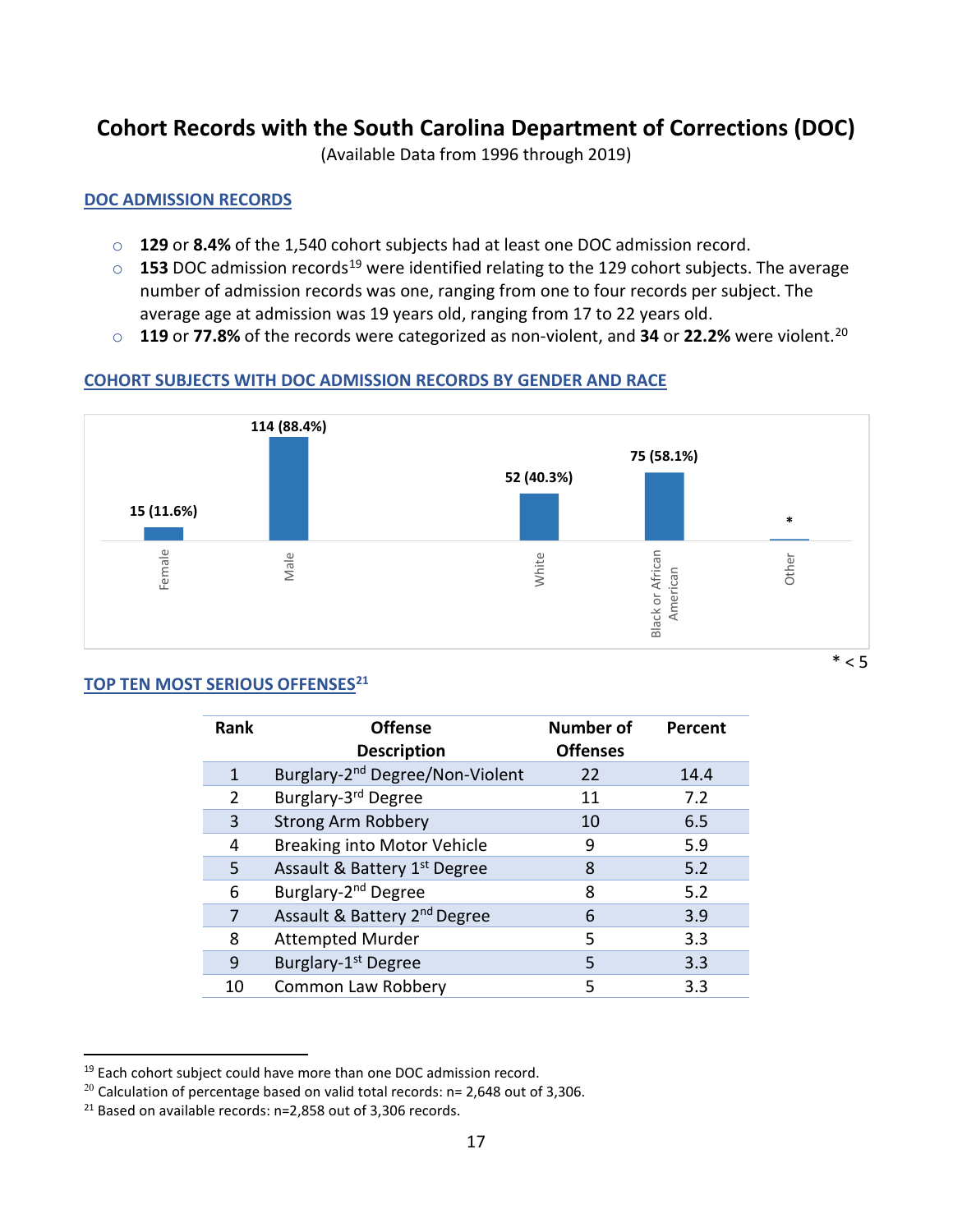#### **TOTAL FULL SENTENCE IN YEARS**

| Sentence<br>in Years | <b>Number of</b><br><b>Admissions</b> | Percent |
|----------------------|---------------------------------------|---------|
|                      |                                       |         |
| Under 1              | 20<br>$\ast$                          | 13.1    |
| $\mathbf 1$          |                                       | 2.6     |
| $\overline{2}$       | 6                                     | 3.9     |
| 3                    | 16                                    | 10.5    |
| 4                    | 63                                    | 41.2    |
| 5                    | 9                                     | 5.9     |
| 6                    | 6                                     | 3.9     |
| 7                    | $\ast$                                | 2.6     |
| 8                    | 6                                     | 3.9     |
| 10                   | 7                                     | 4.6     |
| 12                   | $\ast$                                | 0.7     |
| 15                   | $\ast$                                | 0.7     |
| 17                   | $\ast$                                | 0.7     |
| 19                   | $\ast$                                | 0.7     |
| 20                   | 5                                     | 3.3     |
| 25                   | $\ast$                                | 0.7     |
| 45                   | $\ast$                                | 0.7     |
| 55                   | $\ast$                                | 0.7     |
| <b>Total</b>         | 153                                   | 100     |
|                      |                                       | $* < 5$ |

- 1. Cohort data requested from the South Carolina Revenue and Fiscal Affairs Office with data request applications approved by DOC.
- 2. The use of DOC records in the preparation of this material is acknowledged, but it is not to be construed as implying official approval by DOC of the conclusions presented.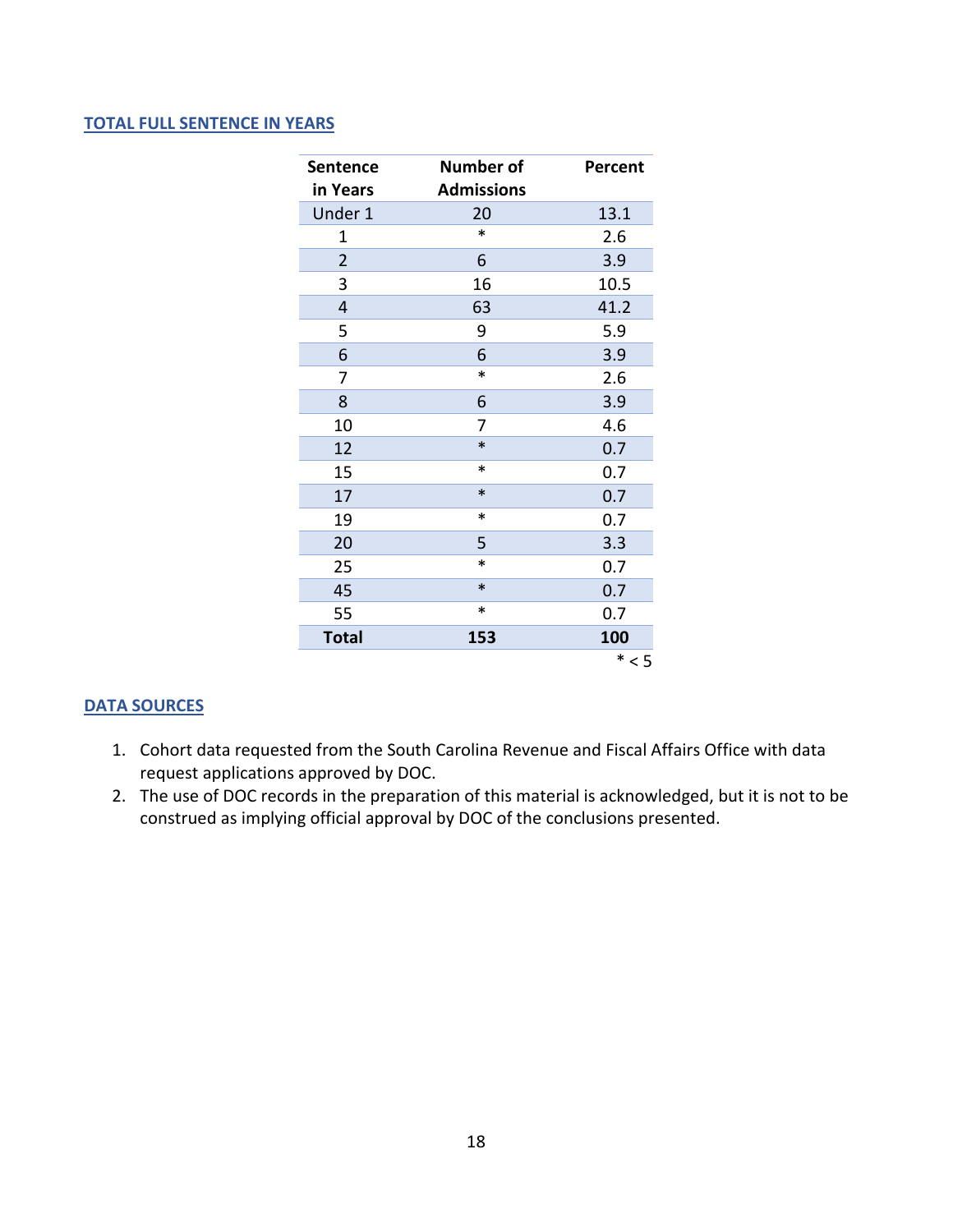### <span id="page-21-0"></span>**Cohort Birth Records with the South Carolina Department of Health and Environmental Control (SCDHEC)**

(Available Data from 1996 through 2019)

#### **COHORT SUBJECTS GIVING BIRTH**

- o **319** or **41.9%** of the female cohort subjects gave birth to 494 children. The average age when giving birth was 19 years old, ranging from 13 to 22 years old.
- o **120** or **15.7%** of the female cohort subjects gave birth to 140 children (or 43.9% of the total 494 births) when under the age of 18.

#### **NUMBER OF BIRTHS BY COHORT SUBJECTS**

| <b>Births</b> | Number of<br><b>Cohort Subjects</b> | Percent |
|---------------|-------------------------------------|---------|
|               | 180                                 | 56.4    |
| $\mathcal{P}$ | 108                                 | 33.9    |
| 3             | 26                                  | 8.2     |
|               | 5                                   | 1.6     |
| <b>Total</b>  | 319                                 | 100     |

#### **SUBJECT AGE WHEN GIVING BIRTH**

| <b>Subject Age When</b><br><b>Giving Birth</b> | <b>Number of</b><br><b>Births</b> | Percent |
|------------------------------------------------|-----------------------------------|---------|
| 13                                             | 5                                 | 1.0     |
| 14                                             | 6                                 | 1.2     |
| 15                                             | 31                                | 6.3     |
| 16                                             | 41                                | 8.3     |
| 17                                             | 57                                | 11.5    |
| 18                                             | 92                                | 18.6    |
| 19                                             | 96                                | 19.4    |
| 20                                             | 93                                | 18.8    |
| 21                                             | 58                                | 11.7    |
| 22                                             | 15                                | 3.0     |
| <b>Total</b>                                   | 494                               | 100     |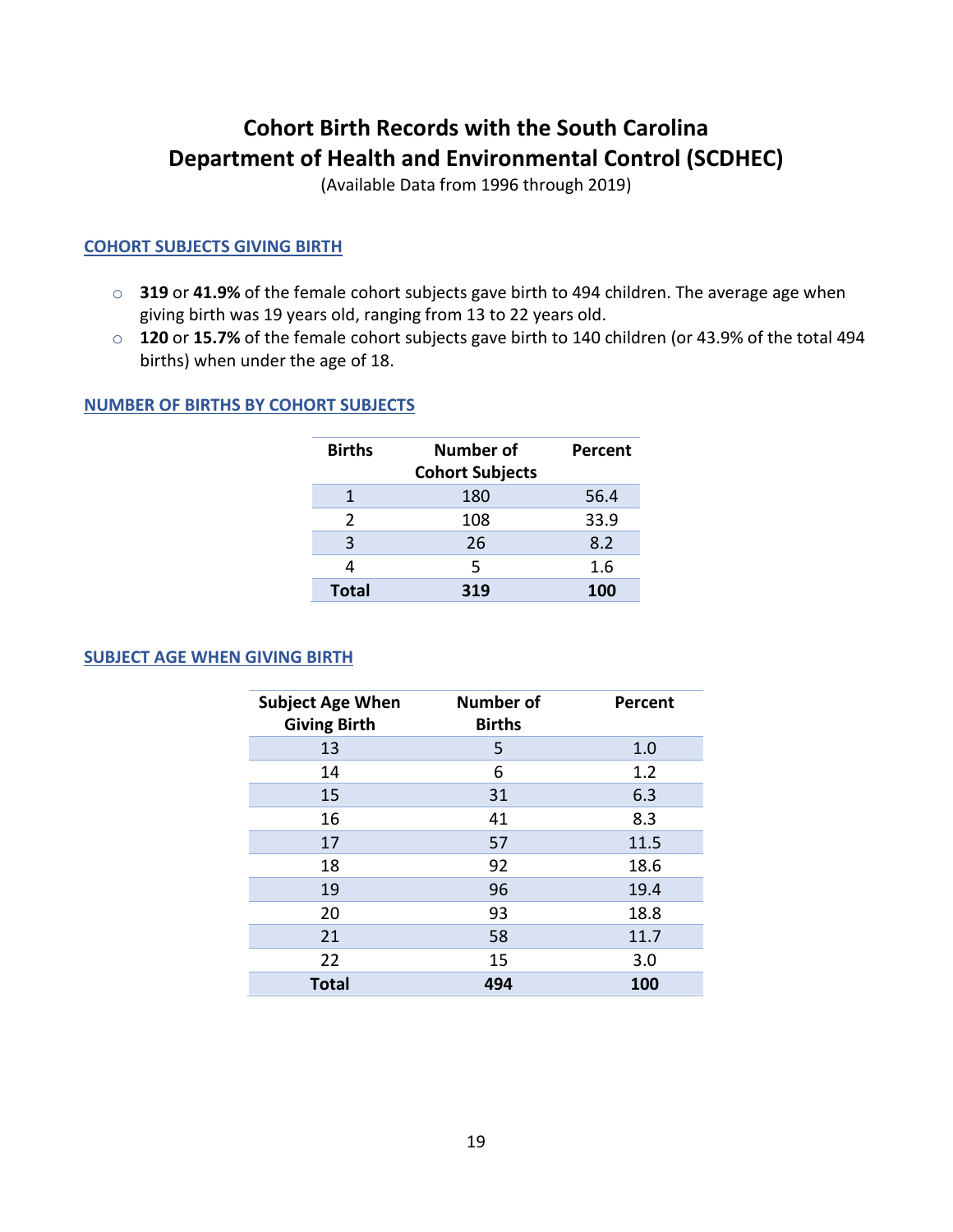

#### **COHORT SUBJECTS GIVING BIRTH UNDER 18 YEARS OLD BY RACE AND ETHNICITY**

#### **NUMBER OF BIRTHS BY COHORT SUBJECTS UNDER 18 YEARS OLD**

| <b>Births</b> | Number of              | Percent |
|---------------|------------------------|---------|
|               | <b>Cohort Subjects</b> |         |
|               | 101                    | 84.2    |
| $\mathcal{P}$ | 18                     | 15.0    |
| 3             | $\ast$                 | 0.8     |
| <b>Total</b>  | 120                    | 100     |
|               |                        | $\ast$  |

- 1. Cohort data requested from the South Carolina Revenue and Fiscal Affairs Office with data request applications approved by SCDHEC.
- 2. The use of SCDHEC records in the preparation of this material is acknowledged, but it is not to be construed as implying official approval by SCDHEC of the conclusions presented.